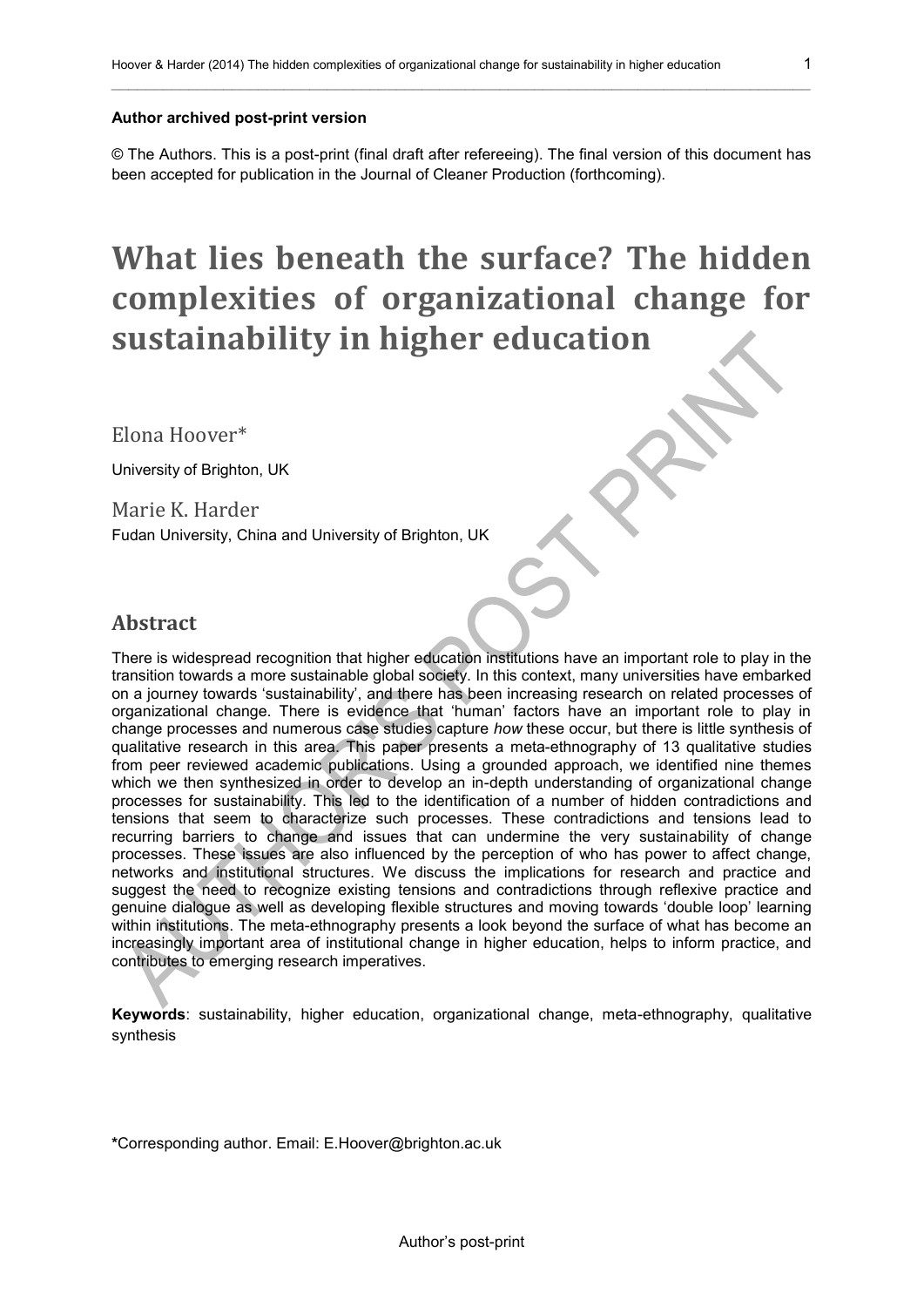## **1. Introduction**

The terms 'sustainability' and 'sustainable development' have come to permeate discourse and practice across a wide range of arenas in contemporary society from business to policy-making, international development and education [\(Hugé et al., 2013;](#page-22-0) [Lélé, 1991;](#page-23-0) [Waas et al., 2011\)](#page-24-0). The terms inhabit complex and contested meanings, but broadly speaking 'sustainability' can be seen as a response to the realization that rapid economic growth and industrialization since the mid-1800s led to rapid environmental degradation and potentially dramatic social and ecological changes for further generations [\(Du Pisani, 2006;](#page-22-1) [Nielsen et al., 2010\)](#page-23-1). Hugé et al. [\(2013\)](#page-22-0) identify three broad discourses of sustainability: integration pillars (e.g. environment and society), working within earth's limits, and sustainability as a change process. This diversity is also apparent in the range of ways sustainability has been conceptualized and put into practice across academic disciplines and social contexts (see [Kemp and Martens, 2007;](#page-22-2) [Lele and Norgaard, 1996;](#page-23-2) [Rametsteiner et al., 2011\)](#page-23-3).

*\_\_\_\_\_\_\_\_\_\_\_\_\_\_\_\_\_\_\_\_\_\_\_\_\_\_\_\_\_\_\_\_\_\_\_\_\_\_\_\_\_\_\_\_\_\_\_\_\_\_\_\_\_\_\_\_\_\_\_\_\_\_\_\_\_\_\_\_\_\_\_\_\_\_\_\_\_\_\_\_\_*

The role of education in contributing to a more sustainable society was identified nearly half a century ago at a global level, in the 1972 Stockholm Declaration. But it was not until 1990 that the first declaration specifically regarding the role of higher education (HE) in responding to pressing global environmental issues was written: the Talloires Declaration. Since then, work on sustainable development in HE institutions has continued to develop, both due to increasing collective and institutional commitments [\(Lozano et al., 2013\)](#page-23-4) as well as the increasing global salience of 'sustainability' [\(Sharp, 2002\)](#page-23-5).

Much of the literature on the role of education in general, and the post-secondary sector in particular, has focused on a vision of transition towards a more sustainable society, embracing – though often not explicitly – the discourse of sustainability as change. Universities are seen as having a role in training and developing future members of society and potential leaders, informing public policy, influencing histories, leading by example, contributing to regional sustainable development [\(Ferrer-](#page-22-3)[Balas et al., 2009\)](#page-22-3), innovation and research, and shaping the way in which we see and understand our world [\(Clugson, 2004;](#page-22-4) [Escrigas, 2012;](#page-22-5) [Orr, 1995\)](#page-23-6).

But what would such a transition look like? There has been considerable work in this area, from practitioners, policy-makers and researchers. Evidence of this is captured in declarations on sustainable development in HE published since 1990: although there has historically been a focus on environmental sustainability, more recent documents show consideration of systemic issues and strategies for transformation [\(Lozano et al., 2013;](#page-23-4) [Wright, 2004\)](#page-24-1). There have also been a number of efforts to define the characteristics of a sustainable university (see for example [Leal Filho, 1999;](#page-23-7) [Sharp, 2002;](#page-23-5) [Velazquez et al., 2006\)](#page-24-2), and an on-going understanding that a 'more sustainable university' involves internal changes as well as its impact on society – seeing HE institutions as intimately linked to the broader social context [\(Ferrer-Balas et al., 2009;](#page-22-3) [Sterling, 2004\)](#page-24-3).

In this context, universities' transition to sustainability involves all areas of activity – learning and teaching, operations, external engagement and research. But sustainability in HE is not only *what* is done in each area, but also *how* it is done, which includes "classroom dynamics, decision-making processes, organizational structures, leadership strategies, strategic planning initiatives and collaboratively envisioning the future" [\(Moore, 2005a\)](#page-23-8) . This makes the process of transformation particularly complex, and those who have researched or engaged in sustainability initiatives or change processes often characterize these as long, progressive, challenging, multiple and characterized by resistance, barriers and contestation [\(Barlett and Chase, 2004;](#page-21-0) [Leal Filho, 1999;](#page-23-7) [Lozano, 2006\)](#page-23-9).

Author's post-print Even though there is now an increasing amount of work on sustainability in HE, processes of organizational change are still not well understood, and developing an understanding of reflexive and cultural processes would be valuable [\(Stephens and Graham, 2010\)](#page-24-4). Broader research on organizational change in HE also suggests that it is very difficult to generalize about such changes, as they occur in different ways across diverse organizational structures and contexts [\(Trowler, 2008\)](#page-24-5). There are a number of publications on frameworks for change [\(Holmberg et al., 2012;](#page-22-6) [Velazquez et](#page-24-2)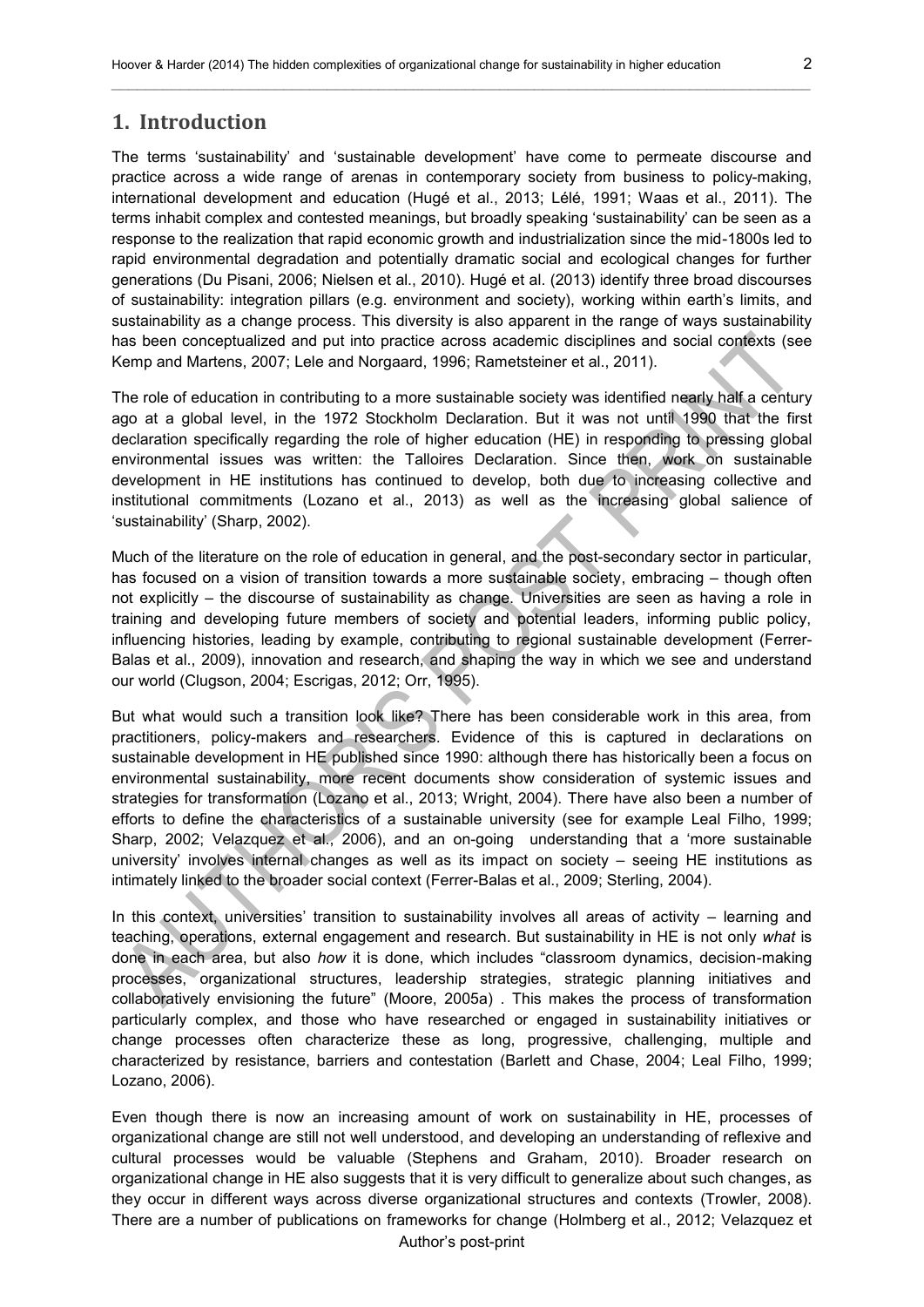[al., 2006\)](#page-24-2), identification of barriers and guidance on how to overcome these (see [Granados-Sánchez](#page-22-7)  [et al., 2012;](#page-22-7) [Lozano, 2006;](#page-23-9) [Moore, 2005b\)](#page-23-10), but there are also calls for more work on understanding the role of individual agency, relationships, institutional cultures and power on campus [\(Barlett and](#page-21-0)  [Chase, 2004;](#page-21-0) [Stephens and Graham, 2010;](#page-24-4) [Wright, 2007\)](#page-24-6). Such issues emerge most strongly in qualitative accounts and case studies. Case studies have become one of the most common qualitative approaches in research on sustainability in HE as it can be particularly well suited for complex situations with multiple relationships and unclear boundaries [\(Corcoran et al., 2004\)](#page-22-8). However there is very little synthesis of studies available and reviews of current research are few and far between [\(Barth and Rieckmann, 2013;](#page-22-9) [Velazquez et al., 2005;](#page-24-7) [Wright and Pullen, 2007\)](#page-24-8).

This paper presents a synthesis of peer reviewed case studies using meta-ethnography, a methodology used for synthesizing qualitative research [\(Noblit and Hare, 1988\)](#page-23-11). The aim of the research is to develop a more systemic understanding of interpersonal and structural processes that characterize and impact organizational change towards sustainability in HE institutions. In order to contextualize the meta-ethnography, we first review relevant research in organizational change and sustainability in HE. We then move on to present the detailed results of the meta-ethnographic synthesis, before discussing new meanings and implications for the field. Throughout the study we use the shorthand 'SHE' for 'sustainability in higher education', following Wright [\(2004\)](#page-24-1), as we feel the term more readily encompasses broader institutional elements that are not always explicit in the term Education for Sustainable Development (ESD) - which tends to be understood as sustainability in relation to curricula.

# **2. Organizational change, higher education and sustainability**

This section seeks to critically position organizational change research relating to sustainability in universities in the context of organizational studies. It is beyond the scope of this paper to do a full review of organizational change literature; therefore we highlight key theories in organizational studies and approaches to studying organizational change for sustainability in universities.

Organizational studies in HE emerged during the second half of the 20th century, in part influenced by the rapid growth of the sector after World War II [\(Shattock, 1983\)](#page-23-12). Academics were also increasingly concerned with the link between universities and broader pressures, asymmetries and privatization across national and international contexts [\(Boyce, 2003\)](#page-22-10). These developments led to a growing interest in researching organizational issues such as governance, culture, structures and institutional change in universities [\(Becher, 1989;](#page-22-11) [Shattock, 1983;](#page-23-12) [Trowler, 2008\)](#page-24-5).

Within research on sustainability in higher education, organizational issues – often linked to embedding sustainability in the institution's activities or a transition to be more sustainable – have become an increasing area of interest. Researchers have taken a variety of approaches, including the development of models and frameworks to guide institutional change. Drawing from literature on institutional change in HE and his experience at Tulane University in New Orleans, Aaron Allen [\(1999\)](#page-21-1) developed a dynamic model for institutional change around advocacy, policy, resources, leadership, resources and education. More recently, Velazquez and colleagues [\(2006\)](#page-24-2) proposed a four-phase model for developing a sustainable university, including a four-pronged strategy addressing education, research, outreach and partnership and campus sustainability. Although such frameworks and models can be useful, some have been criticized for failing to take into account the processes by which change takes place [\(Stephens and Graham, 2010\)](#page-24-4).

Other authors have examined processes of change by drawing on research from the broader field of organizational studies. One example of this is the concept of the 'learning organization' . Initially developed by Peter Senge for private sector organizations [\(1992\)](#page-23-13), it is a business management and development strategy which frames individuals as the source of innovation and organizational learning [\(Senge, 2000\)](#page-23-14). In the last decade, the concept has become popular among senior university administrators [\(Boyce, 2003;](#page-22-10) [Kezar, 2005\)](#page-23-15) leading to several authors referring to the 'learning university' as a key to sustainability work (see [Blake and Sterling, 2011;](#page-22-12) [Orr, 2004;](#page-23-16) [Sharp, 2002\)](#page-23-5).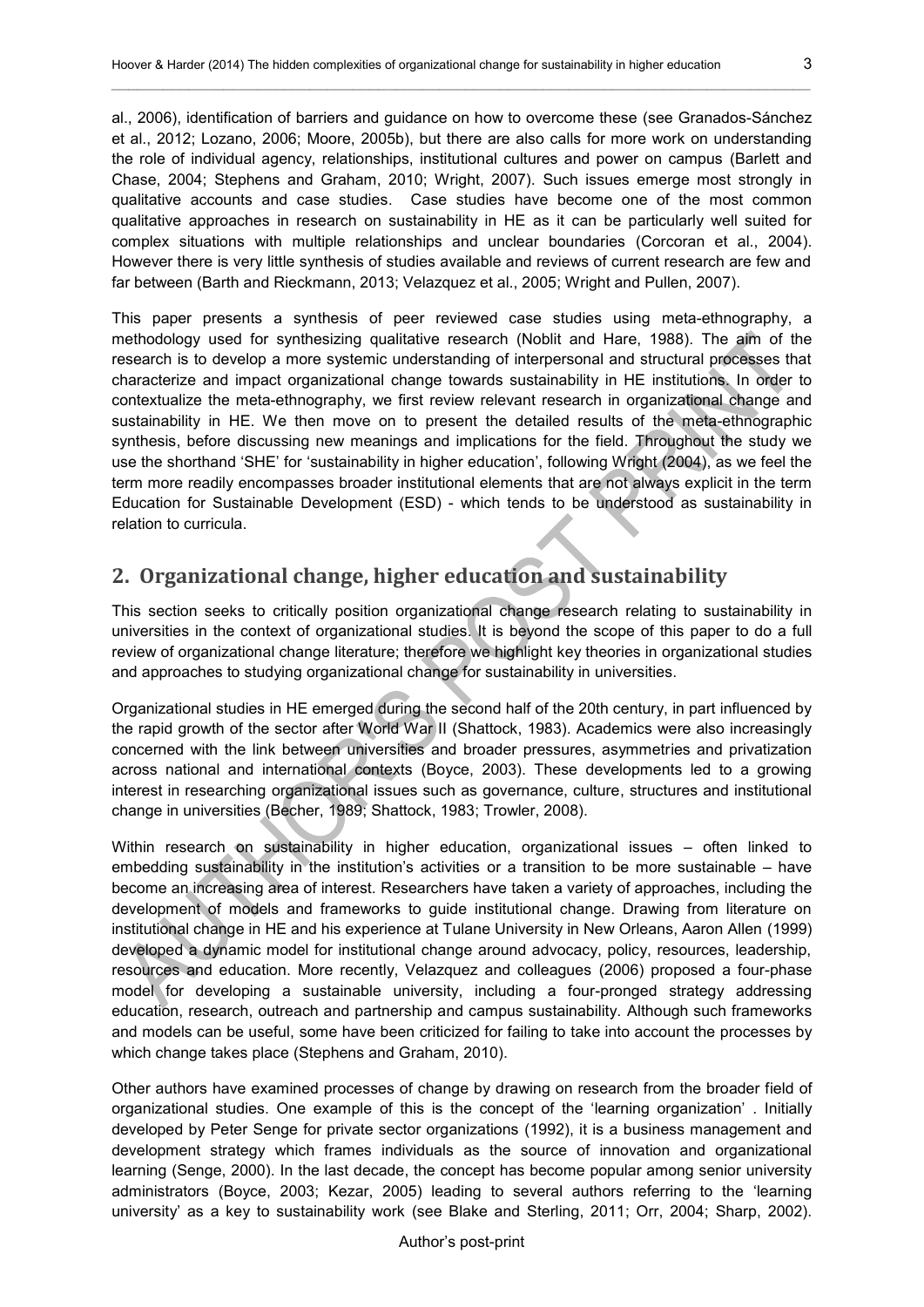Characteristics of the 'learning organization' seem to ring many bells with broader principles of sustainability education, including a grounding in systems thinking, valuing different types of knowledge, trying to develop reflexivity in organizations and stressing the importance of dialogue [\(Senge, 2000\)](#page-23-14). However, there has been little work critically examining the role of learning in transitions to sustainability within HE institutions, and the 'learning organization' concept is often conflated with organizational learning research. The latter is a broader field concerned with the processes by which organizations can be said to learn and tends to be more neutral and critical in its approach to learning in organizations [\(Kezar, 2005\)](#page-23-15).

*\_\_\_\_\_\_\_\_\_\_\_\_\_\_\_\_\_\_\_\_\_\_\_\_\_\_\_\_\_\_\_\_\_\_\_\_\_\_\_\_\_\_\_\_\_\_\_\_\_\_\_\_\_\_\_\_\_\_\_\_\_\_\_\_\_\_\_\_\_\_\_\_\_\_\_\_\_\_\_\_\_*

Another area of increasing interest is transition studies. Ferrer-Balas and colleagues, for instance, use a systems transition approach and the 'Framework-Level-Actor' analysis methodology to assess the transition potential of sustainability strategies [\(Ferrer-Balas et al., 2009\)](#page-22-3). Transition management theory is another approach that was developed as an approach for dealing with complex societal transitions, namely the transition to a more sustainable society [\(Loorbach, 2009\)](#page-23-17). It has been applied across private and public sectors at a number of different scales (organizational, regional, national) for over a decade, but only recently used in the HE context. In their recent work, Stephens and Graham [\(2010\)](#page-24-4) explore the usefulness of a transition management approach in HE and use it identify insights for future empirical work. Their analysis highlights the need for more research on "critical strategic level dynamics or reflexive activities that could facilitate and accelerate change" [\(Stephens and](#page-24-4)  [Graham, 2010\)](#page-24-4), networks that facilitate change processes, and cross-institutional comparisons.

Other approaches to investigating processes of change stem from institutional case studies, usually grounded in practitioner-based research. These often lead to the elaboration of strategies or recommendations for those involved in institutional change. Drawing on seven years of experience, Sharp [\(2002\)](#page-23-5) proposes 16 different approaches to developing successful campus environmental programs in universities, which he says must be accompanied with "high competency in listening, communication, relationship building, vision development, responsiveness and continuous strategic adaptation" [\(2002\)](#page-23-5). More recently, Holmberg and colleagues [\(2012\)](#page-22-6) put forth a strategy for institutional transformation from on their experience at Chalmers University of Technology, based on three principles: creating a neutral arena, building on bottom-up engagement and communicating a clear commitment from senior management. Case studies on organizational change and sustainability vary widely, ranging from descriptions of historical developments and current activities (see for example [Broadbent et al., 2010;](#page-22-13) [Lozano-García et](#page-23-18) al., 2009; [Saadatian et al., 2009\)](#page-23-19) to more narrative approaches such as Barlett and Chase's collection of *Stories and Strategies for Change* [\(2004\)](#page-21-0) . Many of these lead to the identification of strategies or recommendations rather than attempting to develop models or frameworks, recognizing that ways in which HE institutions address organizational change for sustainability will necessarily vary and depend on specific contexts. For instance, Krizek and colleagues [\(2012\)](#page-23-20) recommend tackling issues of self-reflection, developing meaningful recommendations, and stating the economic advantages of such programs. In her accounts of experience at the University of British Columbia, Janet Moore [\(2005a\)](#page-23-8) identifies four key barriers to institutional change in sustainability projects (disciplinarity, competition, misdirected evaluation and unclear priorities) and recommends developing transdisciplinary research and teaching, collaborative and transformative learning and participatory evaluation to overcome these.

This brief review illustrates the variety of approaches taken to investigate organizational change in the context of SHE. The multiplicity of approaches perhaps reflects the complexity of the issue, and the highly subjective nature of sustainable development [\(Kemp and Martens, 2007\)](#page-22-2). However, most focus on identifying barriers and suggesting strategies for change, perhaps because these are useful elements to draw out from individual institutional experiences. Case studies do provide in-depth insights into processes of change, but such detail remains difficult to relate to other contexts. We suggest that developing a better understanding of the processes underlying institutional change for SHE – such as the role of individual agency, relationships or power on campus – across institutional case studies may help to explore and better understand the roots of such apparent complexity.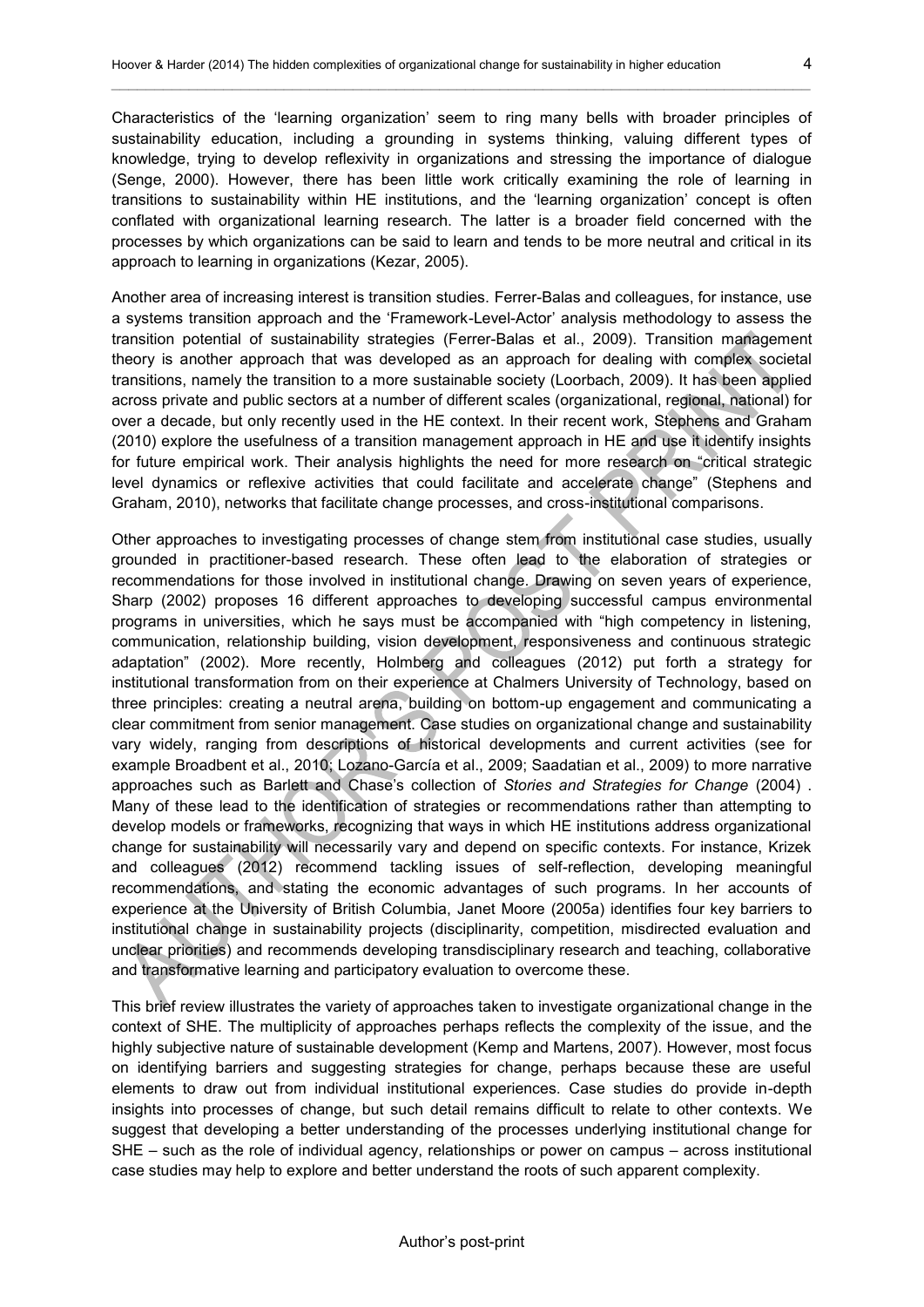In doing so, it may be helpful to develop a cultural understanding of SHE; Kemp and Martens [\(2007\)](#page-22-2) highlight the importance of understanding local cultures in order to develop successful sustainability change processes. Within the context of HE, there is an established field of research on organizational cultures, starting with Becher's seminal work *Academic Tribes and Territories* [\(1989\)](#page-22-11). Moving away from earlier static models, current research adopts more reflexive and socio-cultural approaches to understanding organizational culture [\(Trowler, 2008\)](#page-24-5) seeing it as "a way of understanding organizational life" [\(Alvesson, 2002\)](#page-21-2). When defined in this way, a cultural approach to investigating organizational processes (such as change for sustainability) allows us to uncover the role of power, identities, history, personal ambitions and changing environments (Trowler 2008).

*\_\_\_\_\_\_\_\_\_\_\_\_\_\_\_\_\_\_\_\_\_\_\_\_\_\_\_\_\_\_\_\_\_\_\_\_\_\_\_\_\_\_\_\_\_\_\_\_\_\_\_\_\_\_\_\_\_\_\_\_\_\_\_\_\_\_\_\_\_\_\_\_\_\_\_\_\_\_\_\_\_*

In order to develop a cultural understanding of sustainability initiatives in universities, across a number of institutional contexts, we use a methodology called meta-ethnography which offers a structured and rigorous way of synthesizing qualitative information from case studies, and of developing new insights into socio-cultural dimensions of a given issue. The next section describes the approach in more detail.

## **3. Methods**

Meta-ethnography was developed by Noblit and Hare in 1988 as a response to the perceived inadequacy of literature review and systematic analysis methodologies to meaningfully synthesize data from ethnographic research. It involves a process of 'reconceptualizing' single pieces of qualitative research by analyzing and synthesizing them in the context of other related studies; perspectives and meanings from the different studies are thus combined and interpreted to create new meanings [\(Doyle, 2003\)](#page-22-14). In their initial work, Noblit and Hare [\(1988\)](#page-23-11) provide guidance on the research methodology, such as the use of grounded theory for data analysis and the three types of synthesis (reciprocal translation, refutation and lines-of-argument). However, they also leave room for interpretation. Drawing on on-going debates in qualitative research methods, a number of authors have since identified clarifications and enhancements, including detailed guidance on evaluating the quality of studies included in the synthesis, developing inclusion criteria, analyzing data using a grounded approach and relevant epistemological considerations [\(Campbell et al., 2011;](#page-22-15) [Doyle, 2003;](#page-22-14) [Major and Savin-Baden, 2010\)](#page-23-21).

There has been increasing interest in meta-ethnography outside the field of health research, where it originated. Authors argue its usefulness for social research, community-based practice research, organizational studies [\(Major and Savin-Baden, 2010\)](#page-23-21), and Education for Sustainability [\(Barth and](#page-22-16)  [Thomas, 2012\)](#page-22-16). As a methodology that can help to "shed light on processes and situations" [\(Barth](#page-22-16)  [and Thomas, 2012\)](#page-22-16), it is well suited for developing a cultural understanding of organizational change processes. This requires an appreciation of multiple subjective meanings, human relationships and social contexts, grounded in a constructivist epistemology.

Meta-ethnography provides an opportunity to respond to the urgency of reflecting on the congruence between research questions and respective ontological, epistemological and methodological approaches [\(Barth and Thomas, 2012;](#page-22-16) [Huckle, 2004;](#page-22-17) [Wright, 2007\)](#page-24-6). It calls for a reflexive research practice, recognizing our role in generating new meaning. Within this process, it is important that the studies used in the synthesis themselves show evidence of reflexive positioning, and that we demonstrate validity through comprehensibility, believability and trustworthiness [\(Doyle, 2003\)](#page-22-14).

#### **3.1. Data sources and selection**

This synthesis includes peer reviewed papers published in academic journals between 2002 and 2013 (for online first publications). Papers were identified were in the English language and found through academic search engines including ISI Web of Knowledge, Science Direct, Elsevier online, Google Scholar, Business Source Premier , British Education Index, Australian Education Index and Educational Resources Information Center (ERIC). Search terms included 'sustainable/ility AND "higher education"' 'sustainable AND universities' 'sustainable/ility AND [university/ies OR "higher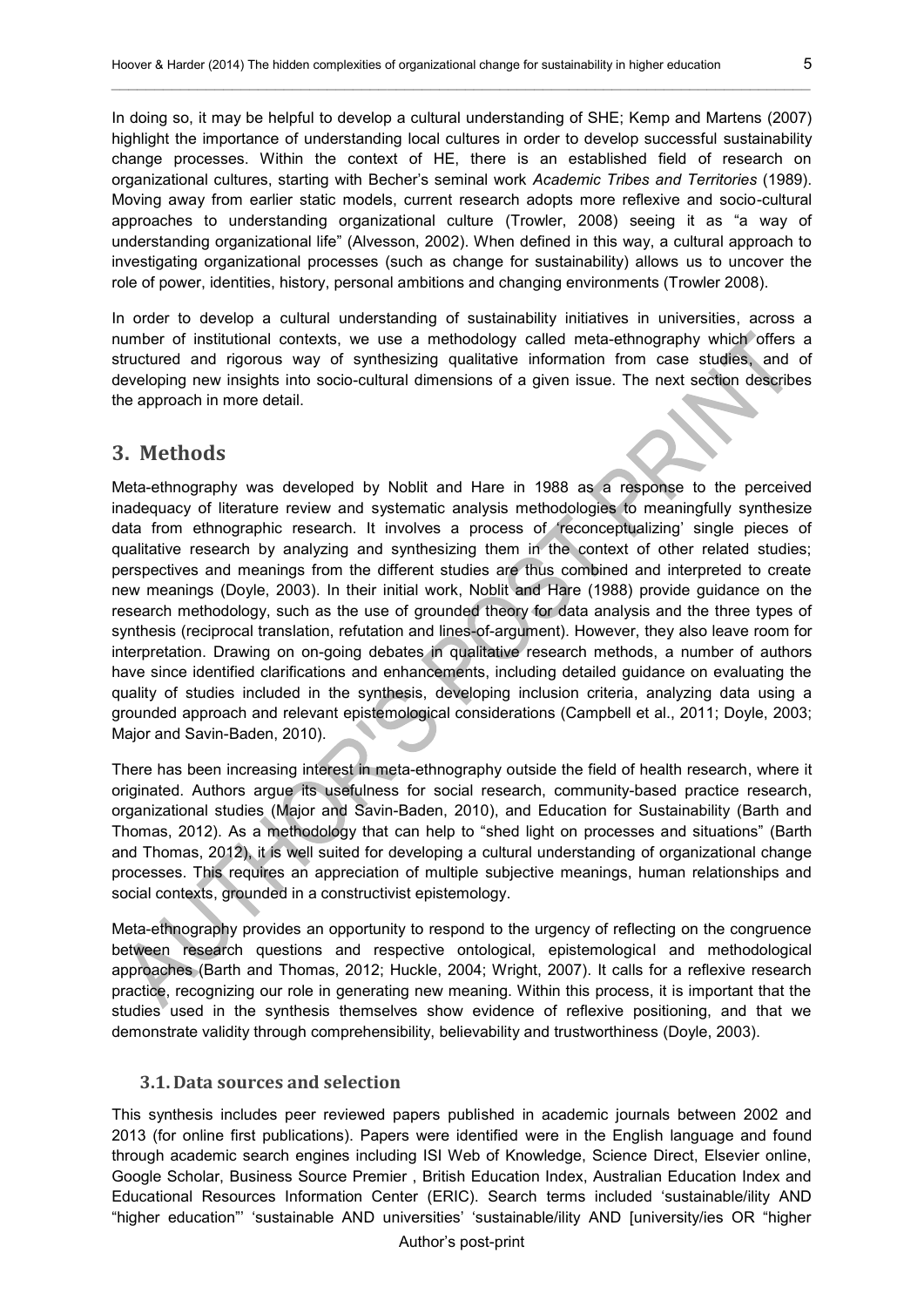education"] AND organizational change'. Additional papers were identified through hand searches, these included reference follow-up, using 'related articles' features where available and browsing through key journals in the field, including the *Journal of Cleaner Production*, *International Journal of Sustainability in Higher Education, Environmental Education Research* and *International Journal of Education for Sustainable Development.*

*\_\_\_\_\_\_\_\_\_\_\_\_\_\_\_\_\_\_\_\_\_\_\_\_\_\_\_\_\_\_\_\_\_\_\_\_\_\_\_\_\_\_\_\_\_\_\_\_\_\_\_\_\_\_\_\_\_\_\_\_\_\_\_\_\_\_\_\_\_\_\_\_\_\_\_\_\_\_\_\_\_*

The inclusion criteria for the study were developed from guidance given by Major and Savin-Baden (2010, 2011) and Campbell and colleagues [\(2011\)](#page-22-15). Three inclusion criteria were considered most useful and appropriate for the context of this synthesis. The first criterion  $-$  (i) relevance to the study  $$ was used to filter articles during the initial database search process. In this process, studies were included if they dealt with change towards sustainability in HE, including structural issues or the development of specific initiatives. After this, a total of 48 articles were retained for further scrutiny. These articles were read in more detail and assessed according to the two other inclusion criteria – (ii) qualitative research including thick descriptions or quotations (qualitative strands within mixed methods studies were included), and (iii) epistemological congruence with our research question (demonstrated through some evidence of reflexive positioning). Publications had to score a 'yes' for all the criteria in order to be included in the synthesis. This led to thirteen publications being selected.

#### **3.2. Studies selected**

Of the thirteen publications selected for the meta-ethnography, eleven are case studies and the last two research papers. Articles authored by Peggy Barlett and Janet Moore use the same case studies, but we have chosen to include both as they present different information, data and interpretations. Most studies refer to universities in Canada or the USA, with one further case study from the UK.

Selecting studies that are consistent with the positioning of the present research project is an important aspect of the selection process (third inclusion criterion). While the majority of studies do not explicitly state their ontological position, most show some evidence of reflexivity in the research process. This required a balancing act between identifying evidence of reflexivity and the value of the insights presented by the study.

#### **3.3. Data analysis**

The studies were analyzed and synthesized in a number of phases. We describe these as a sequence, but the process involved interpreting and re-interpreting. The first phase entailed an immersion into the studies, reading them over and over again and analyzing themes using a constructivist grounded approach [\(see Charmaz, 2000\)](#page-22-18): themes were identified and coded using NVivo 8, staying as close to the original text as possible – these are called first order themes. The second step of the meta-ethnographic process involved comparing these first order themes across studies in order to identify commonalities and develop a second thematic analysis, drawing together the different studies – these are called second order themes. The third step involved interpreting the themes that were identified across the studies in order to start developing connections, identifying relationships and contradictions, and constructing new meaning through the synthesis process (third order themes and synthesis).

Original terminology was retained as far as possible, and where new interpretations and themes were developed, the aim is that these are as comprehensible as possible. Both interpretations and orginial quotes were considered as data during the analysis as sometimes the descriptions held useful insights that the authors did not share with original quotes, or the descriptions included personal experiences and reflexions.

#### **3.4. Limitations**

Limitations of using meta-ethnography for this study include the very subjective nature of the synthesis. In effect, given the exact same sample, two analyses might have similarities but are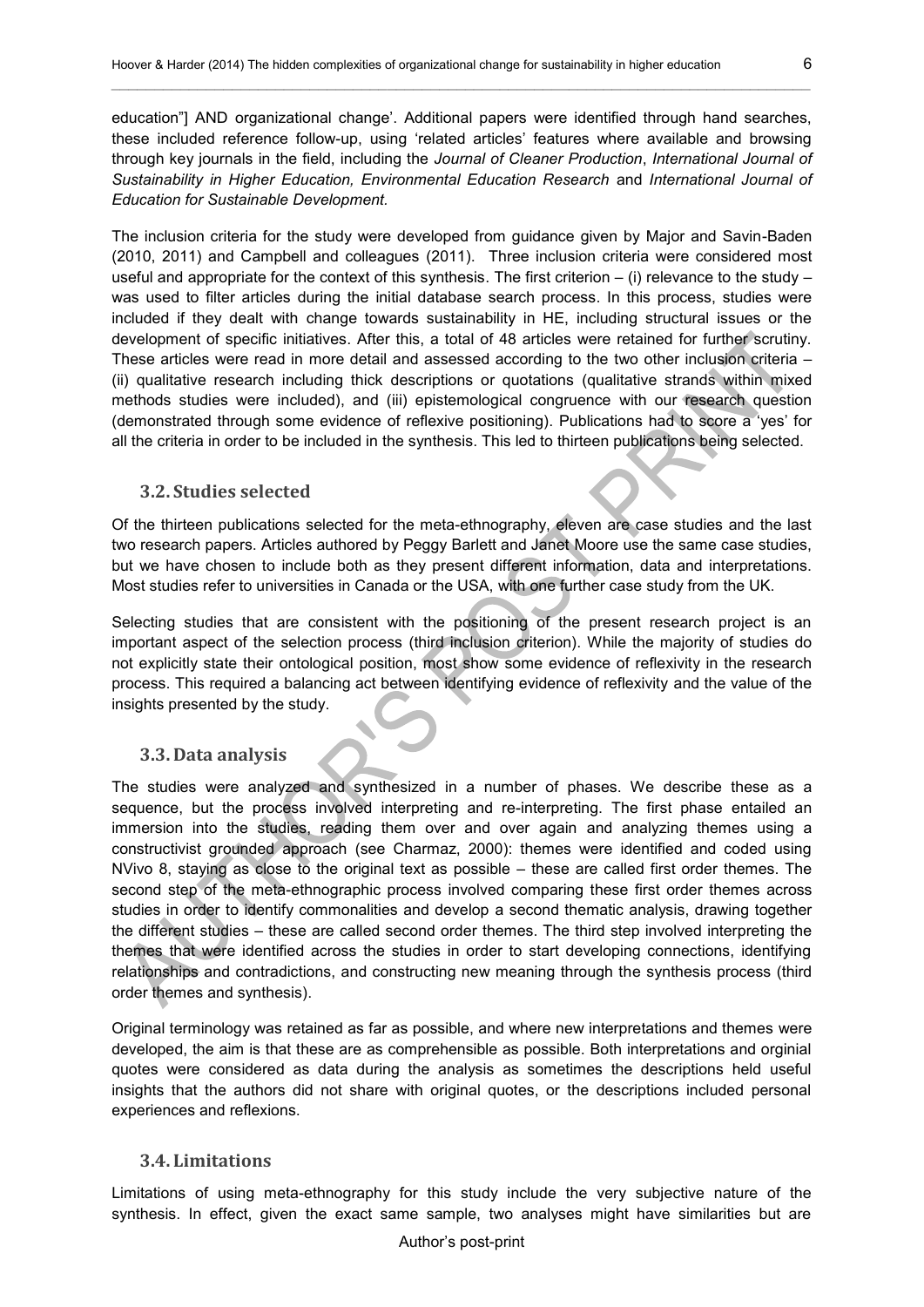unlikely to be the same [\(see Campbell et al., 2011\)](#page-22-15). Furthermore, the researcher is limited to published data, descriptions and analyses, and case studies are also necessarily partial (Barlett and Chase 2004: 17, Bell and Morse 2005:8). Finally, this is a new methodology in research on sustainability in higher education, therefore we seek to show transparency in the research process and findings, acknowledging that our own experience as sustainability professionals in HE has also necessarily influenced our synthesis and interpretations.

*\_\_\_\_\_\_\_\_\_\_\_\_\_\_\_\_\_\_\_\_\_\_\_\_\_\_\_\_\_\_\_\_\_\_\_\_\_\_\_\_\_\_\_\_\_\_\_\_\_\_\_\_\_\_\_\_\_\_\_\_\_\_\_\_\_\_\_\_\_\_\_\_\_\_\_\_\_\_\_\_\_*

# **4. Findings**

The following section presents the final stages of the meta-ethnography. After the first two stages of analysis, we identified third order themes (n=9), including six discrete themes and three cross-cutting themes. To ensure transparency in the research process, we include a simplified view of the link between the second and third order themes in Table 1. This shows that the process of interpreting links between themes is ongoing throughout the analysis. The findings focus on the detailed analysis of the third order themes as these provide detail for the reader (comprehensibility) and are important for establishing believability and trustworthiness. Finally, we present the synthesis of these interpretations to help explain the hidden complexities of organizational change towards sustainability in HE.

| <b>Second order themes</b>                                                      | <b>Third order themes</b>                |                                                |
|---------------------------------------------------------------------------------|------------------------------------------|------------------------------------------------|
|                                                                                 | <b>Discrete themes</b>                   | <b>Cross-cutting themes</b>                    |
| Impact and construction of organizational<br>culture and broader social context | Organizational culture(s)                |                                                |
| Conflict and competition                                                        | Territories, conflict and<br>competition |                                                |
| Collaboration, bringing people together                                         |                                          |                                                |
| How the 'expert' is constructed and<br>understood                               | Collaboration                            |                                                |
| Committed individuals play an important role                                    | Importance of committed<br>individuals   |                                                |
| Individual wellbeing                                                            |                                          |                                                |
| Influence of individual knowledge and<br>worldviews                             | Individual knowledge and<br>worldviews   |                                                |
| Walking the talk                                                                |                                          |                                                |
| Influence of personal characteristics                                           |                                          |                                                |
| Thinking and acting outside of the box                                          | Personal characteristics                 |                                                |
| Interplay between structures and people                                         |                                          | Interplay between structures<br>and people     |
| Impact and nature of dialogue, networks,<br>relationships                       |                                          | Dialogue, relationships and<br>networks        |
| Locating power and ability to effect change                                     |                                          | Locating power and ability to<br>effect change |

#### **Table 1: Simplified visualization of the link between second and third order themes.**

## **4.1. Discrete third order themes**

The discrete third order themes ( $n=6$ ) are key issues that became apparent when analyzing and comparing the studies, that help to explain organizational change processes.

## **4.1.1. Organizational culture(s)**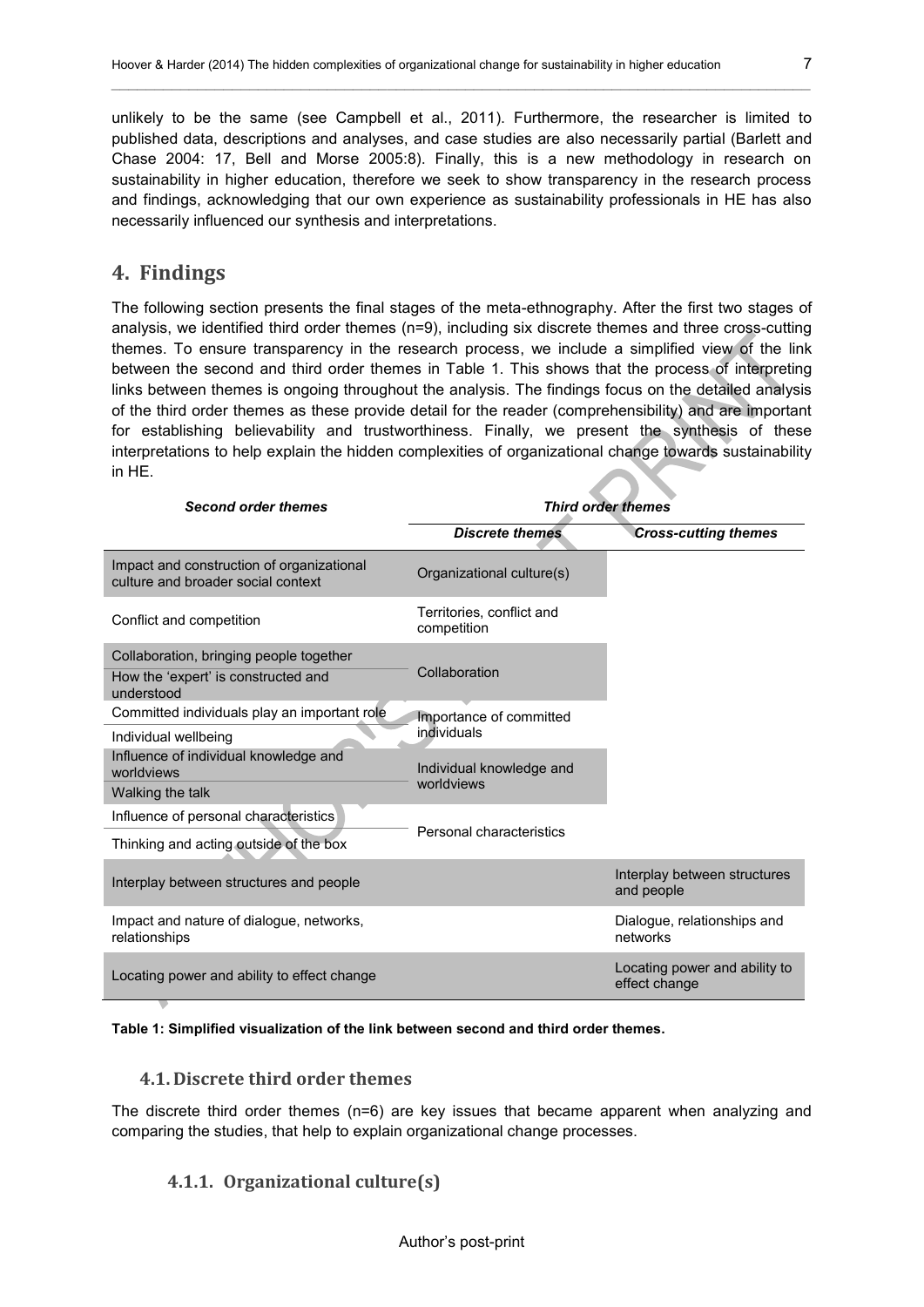The impact of organizational cultures on change processes was mentioned in a number of studies. One of the ones described is the academic environment, characterized as promoting "professional and content oriented" forms of learning [\(Blake and Sterling, 2011\)](#page-22-12), that permeate throughout the university. Similarly, Moore identifies the presence of a culture of criticism, emanating from the academic tradition but characteristic of the university as a whole:

*\_\_\_\_\_\_\_\_\_\_\_\_\_\_\_\_\_\_\_\_\_\_\_\_\_\_\_\_\_\_\_\_\_\_\_\_\_\_\_\_\_\_\_\_\_\_\_\_\_\_\_\_\_\_\_\_\_\_\_\_\_\_\_\_\_\_\_\_\_\_\_\_\_\_\_\_\_\_\_\_\_*

It is an embedded cultural thing at the university…so is the whole idea about moving knowledge forward through criticism—that is very deeply embedded at the university the idea of whatever you do having to stand up to criticism. And so that is where the atmosphere of competitiveness evolved. [\(in Moore, 2005a\)](#page-23-8)

Other organizational cultural characteristics include having a "rushed work ethic […] feeling that there is no time and a lack of resources" [\(in Moore et al., 2005\)](#page-23-22), "an administrative attitude of 'Can we assume one more initiative?'" [\(in Kurland, 2011\)](#page-23-23), a tendency to keep within the 'traditional way' of doing things and not broaching new or 'funny' topics, and a desire to keep within established structures [\(Blake and Sterling, 2011;](#page-22-12) [Krizek et al., 2012;](#page-23-20) [Wright, 2010\)](#page-24-9).

Several studies also highlighted the impact that individuals can have on local cultures, leading to an understanding that cultures influence and are constructed by individuals and groups. Examples include starting to 'say no' in order to counteract the culture of individual champions being overburdened [\(Moore et al., 2005\)](#page-23-22), or counteracting conservatism by 'not being limited by our own thinking' and being bold enough to take the initiative even if it is not the established way of doing things [\(Wright and Wilton, 2012\)](#page-24-10). Comments from staff at the University of Southampton show that the visible attitudes of senior members of the university towards sustainability can influence broader institutional dynamics and 'enable' change, also leading to an impression that 'channels' and structures are more 'receptive' to sustainability [\(Blake and Sterling, 2011\)](#page-22-12).

Most of the examples from the studies involve people telling stories about what characterizes their institution, which contributes to constructing or perpetuating said cultures. Whether temporary or historically rooted, campus 'cultures' can have a dramatic impact on engagement in university-wide initiatives such as sustainability and this can make generalizations about processes of change towards sustainability all the more difficult.

## **4.1.2. Territories, conflict and competition for sustainability**

Whether considered to be linked to organizational cultures or not, territoriality, conflict and competition are an important strand in our interpretative synthesis. Bardati describes the process of implementing changes for a 'greener campus' as "wrought with controversy and conflict, and implemented with some difficulty" [\(2006\)](#page-21-3). Our interpretation of this theme reveals that inherent tensions between the nature of sustainability initiatives versus structures, assumptions and practices already in place, can lead to conflict or territoriality. One example of this is the tension between cultures of competition described above and the university-wide nature of sustainability initiatives:

One recognized how sustainability had pushed the envelope of interdisciplinarity on campus in many interesting ways, to the point where people had raised concern over which department did 'sustainability' best! [\(Moore, 2005a\)](#page-23-8)

This also reveals an assumption that perhaps competition is 'ok' if it has to do with 'doing sustainability' – showing the complexity of how we understand competition itself within the university (whether it is a barrier or enabler, or both).

Implementing sustainability initiatives can also create an increasing sense of territoriality as people become protective of their courses, department, structures or the general way of doing things [\(Gudz,](#page-22-19)  [2004\)](#page-22-19). Issues of territoriality also emerge in processes of change over time. For instance, new structures or initiatives might be created, leading to a sense of ownership for those people involved in each of them. But as these become either overlapping, redundant or lack co-ordination, changes can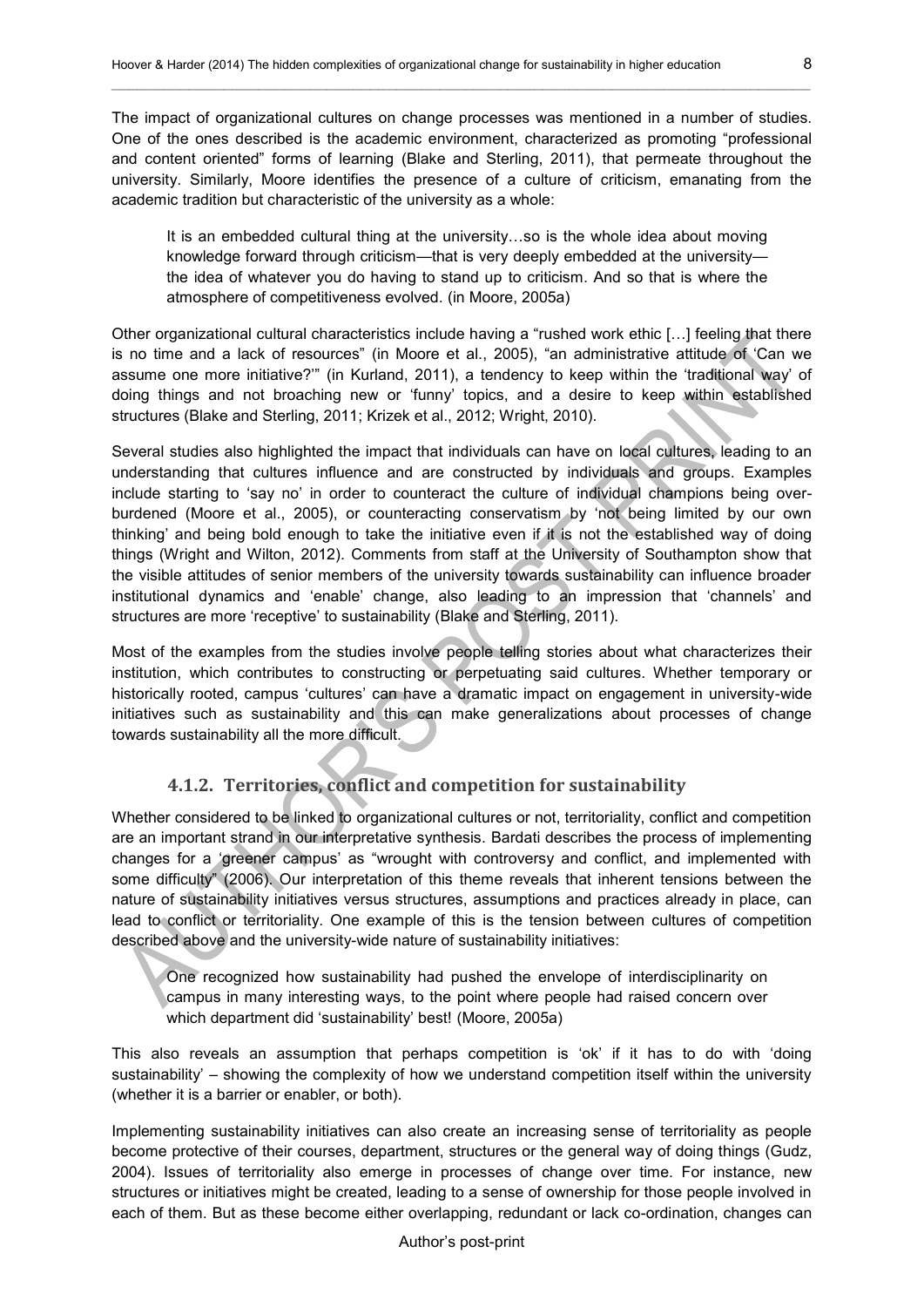then lead to "territoriality associated with sustainability" [\(Gudz, 2004\)](#page-22-19) or situations where "planning stalls and conflict emerges" [\(Krizek et al., 2012\)](#page-23-20).

*\_\_\_\_\_\_\_\_\_\_\_\_\_\_\_\_\_\_\_\_\_\_\_\_\_\_\_\_\_\_\_\_\_\_\_\_\_\_\_\_\_\_\_\_\_\_\_\_\_\_\_\_\_\_\_\_\_\_\_\_\_\_\_\_\_\_\_\_\_\_\_\_\_\_\_\_\_\_\_\_\_*

These examples of how territoriality and conflict arise are also linked to the politicization of sustainability in the institution. Our analysis suggests that where sustainability becomes 'politically popular', tensions emerge, territoriality sets in, and "historic sustainability champions or early adopters may be squeezed out" [\(Krizek et al., 2012\)](#page-23-20). The presence of 'campus politics' plays an important role in these dynamics; it appears that the more political the situation gets, the more conflict potentially arises. Conversely, perhaps the more collaboration and cross-campus dialogue, the less political the topic is likely to be, minimizing "negative internal campus politics" [\(Kurland, 2011\)](#page-23-23).

#### **4.1.3. Collaboration**

In contrast to the conflict described above, the studies show a collective emphasis is also placed on collaboration in the processes of change. Many studies made reference to collaboration and some shared experiences of its positive impacts, but there was also a clear desire to see more of it.

We found that collaboration is seen to help break down internal boundaries, allowing people to meet new colleagues and learn about "serious intellectual and personal commitment far beyond the micro world of [my department]" (in [Barlett, 2008\)](#page-21-4). Our interpretation suggest that the lack of knowledge and awareness of what 'others' or 'departments beyond their own' are doing can re-enforce silos and territoriality.

Collaborative approaches were also recognized as an important alternative to selected 'expert' input as they enable more creativity, sharing and developing ideas that people 'would otherwise never think of' [\(Barlett, 2008\)](#page-21-4). Beyond developing ideas, collaboration can also create ownership in the change process and ensure people's views are taken into account, creating a 'shared vision', and 'fuelling momentum' [\(Gudz, 2004;](#page-22-19) [Kurland, 2011\)](#page-23-23). Such approaches thus provide alternatives to relying on 'champions, ensuring 'fresh' ideas and people are involved when those who are involved in change processes lack time or energy to pursue them.

These collaborative processes tend to be supported by the creation of new groups or committees [\(Koester et al., 2006;](#page-23-24) [Kurland, 2011\)](#page-23-23), which are often reported to support further collaborative and group work –not necessarily a natural consequence. When sustainability driven changes result in the formation of a new group, those groups are often reported as supporting). However, the creation of these collective structures is not sufficient in itself, and sometimes a degree of additional co-ordination and support is needed, for instance by 'nudging' departments to accept more 'campus wide' initiatives [\(Krizek et al., 2012\)](#page-23-20).:

Reflecting back on the negotiation of policy no. 5, one interviewee explained that the policy:

… would come back to us [the consultation group] and we would think "oh God, this is terrible", and try and rally a little support … [B]ut there was no real central co-ordination of a strategy of how and in a way it might have been better if there was but there just wasn't the time or energy to do that... [\(Gudz, 2004\)](#page-22-19)

There is a challenge in understanding how to ensure that newly formed groups can effectively produce collaborative action, and knowing whether or not additional kinds of support are needed. This highlights the inevitable link between structures and people, where the act of developing structures cannot be thought of in a vacuum, but rather in a complex arena of interpersonal interactions influenced by people's personal resources and capacities, institutional priorities and the presence of support where and when needed.

Furthermore, it highlights the complexity of having individuals in support roles while still working to maintain a collective vision for an institution-wide project where the change process and the coordination and development of initiatives to accompany that change is "obviously larger than a single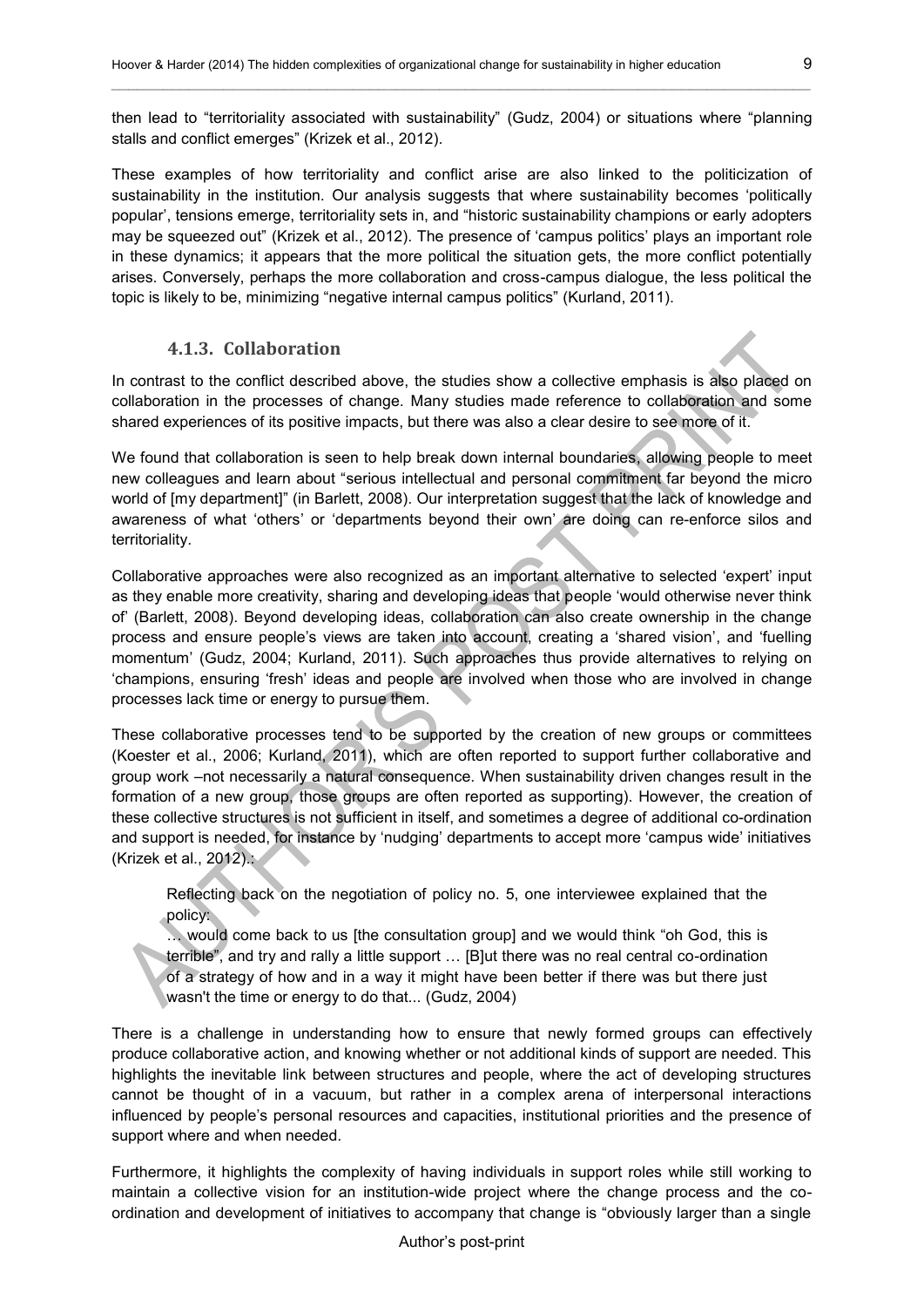person's part time efforts" [\(Krizek et al., 2012\)](#page-23-20) and that "no one group owns sustainability" [\(Gudz,](#page-22-19)  [2004\)](#page-22-19). Nevertheless, the role of individuals is another important theme.

*\_\_\_\_\_\_\_\_\_\_\_\_\_\_\_\_\_\_\_\_\_\_\_\_\_\_\_\_\_\_\_\_\_\_\_\_\_\_\_\_\_\_\_\_\_\_\_\_\_\_\_\_\_\_\_\_\_\_\_\_\_\_\_\_\_\_\_\_\_\_\_\_\_\_\_\_\_\_\_\_\_*

## **4.1.4. Importance of committed individuals**

The idea of having 'committed' individuals or champions is mentioned in nearly all of the studies. These individuals are usually central to institutional changes towards sustainability, either by taking part in programs or leading change:

On each campus, administration, faculty, students, and facilities staff collectively acted as change agents for sustainability initiatives. [\(James and Card, 2012\)](#page-22-20)

Early on in our campus greening efforts, it was recognized how important it is to maintain participation by persons throughout the university and the importance of having a champion at the administrative level who could provide, when needed, both financial resources and public statements calling for examples of leadership. […]Of course, we realize that champions exist at all levels of the institution. [\(Koester et al.,](#page-23-24)  [2006\)](#page-23-24)

The last quote shows how structures in place also provide a path through which individuals can drive organizational change. Blake and Sterling further describe how the fellowship scheme run by the Centre for Sustainable Futures (CSF) is "a powerful vehicle for achieving curriculum change [\(2011\)](#page-22-12). However, individuals can also be influential outside of established structures, using networks and personal connections to be "well placed" to encourage support [\(Eisen and Barlett, 2006\)](#page-22-21).

Beyond the positive actions taken by 'committed individuals', it appears that in many cases "the same names are again listed" [\(Gudz, 2004\)](#page-22-19). While our synthesis points to very positive implications of having committed and interested individuals driving the change towards sustainability, it also highlights a more challenging aspect of having 'champions' involved. In effect, such involvement requires a large amount of 'time', 'energy', personal 'commitment' and supportive environments. Several studies show the potential negative impacts on those individuals' personal wellbeing and work-life balance, as well as on the sustainability of the programs and projects themselves:

There is little reward […] in FM [Facilities Management] for cooperating with faculty on sustainability courses. Unless administrators value and reward such efforts […] the incentive for continuing these efforts lies primarily in personal satisfaction – a situation that is increasingly untenable in difficult budget times when all are asked to more with less. [\(Krizek et al., 2012\)](#page-23-20)

It should not go unsaid that though there is still a long way to go before shifting toward a learning organization, where the weight of transforming curriculum design at the university is not carried by a hand-full of over-committed people […] [\(Gudz, 2004\)](#page-22-19)

As the quotes above show, much of the 'championing' often relies on individual commitment and 'personal satisfaction', and is almost always in addition to established duties of the staff. The next themes look more in depth at the individuals involved in processes of change and the role of their knowledge, worldviews and personal characteristics.

## **4.1.5. Individual knowledge and worldviews**

The theme of individual knowledge and worldviews was very strong across a number of studies. It encompasses both intellectual engagement with environmental and broader sustainability issues, as well as wider beliefs, worldviews and standpoints that individuals in different parts of the organization voice or are perceived to have; and how these influence processes of change towards sustainability in their institutions.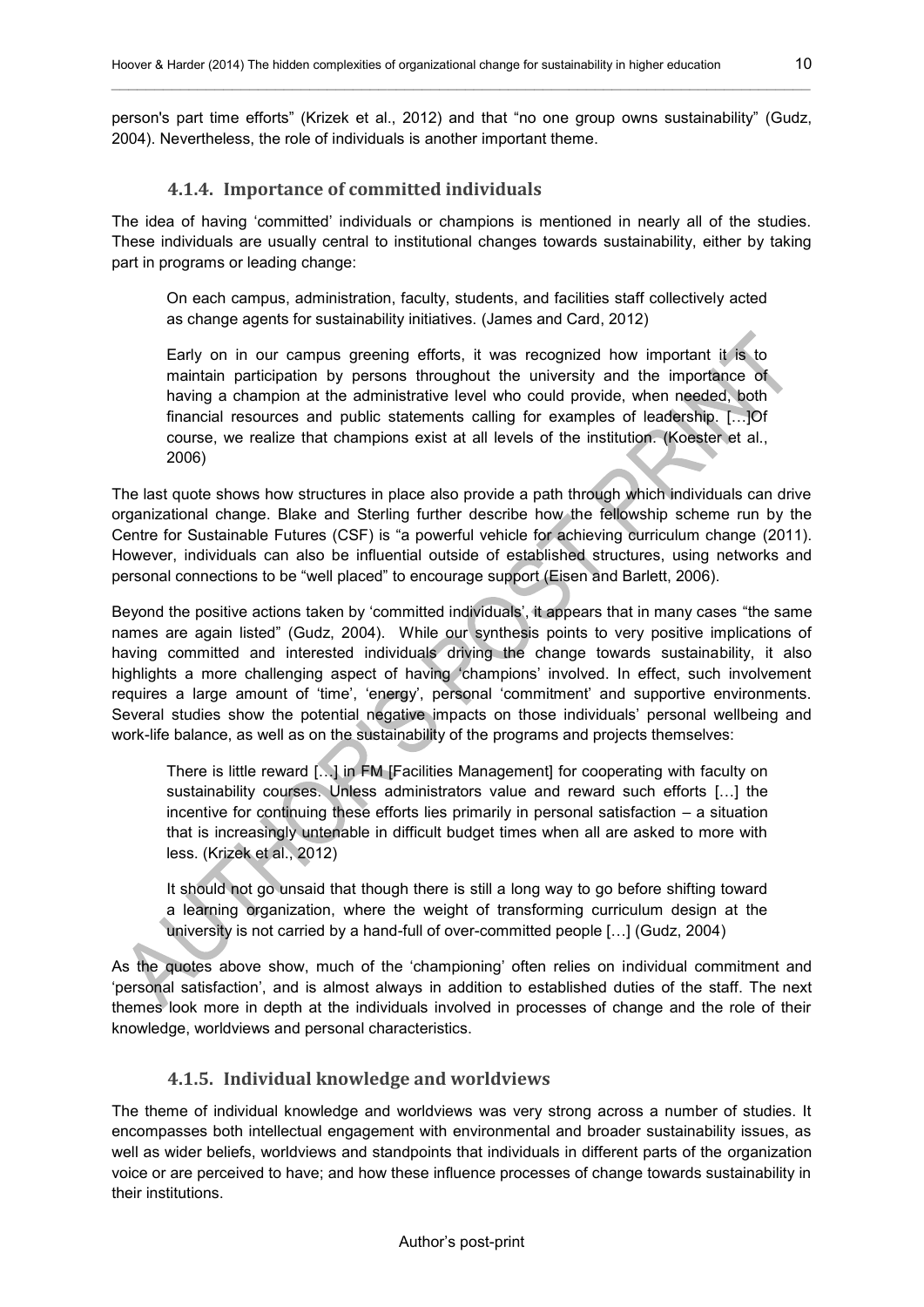An aspect that came out in a number of studies was the fact that individuals who initiated or enabled change were committed to 'environmental stewardship', espoused an 'ecological' understanding of the earth and living communities or were aware of the urgency of the 'imperative for sustainability' [\(Bardati, 2006;](#page-21-3) [Barlett, 2008;](#page-21-4) [James and Card, 2012;](#page-22-20) [Kurland, 2011;](#page-23-23) [Wright, 2010;](#page-24-9) [Wright and Wilton,](#page-24-10)  [2012\)](#page-24-10).

One assistant professor of Urban Studies […] approached the provost with a manifesto for greening the campus. "The manifesto was driven by a realization that the world was rapidly changing in fundamental ways, and that the imperative for sustainability was becoming increasingly increasing increasing the community of the community of the community of the community of the community of the community of the community of the community of the community of the community of the comm The provost was primed to hear this manifesto. He had read about urban planning and sustainability for much of his academic life […] And he understood it was time, both in terms of the larger understanding and concern about the natural environment and the energy on campus, to support this manifesto. [\(Kurland, 2011\)](#page-23-23)

Such knowledge and worldviews can shape the development of practices and structures within the institution, either immediately or in the longer term.

Changes can occur from individuals' own volition, as above, or can lead to others identifying certain individuals as potential agents of change because of their "personal interest in environmental issues or for having had academic responsibility for teaching in the area of environmental studies" [\(Koester](#page-23-24)  [et al., 2006\)](#page-23-24). This dynamic also works in reverse, where individuals with a lack of interest or commitment to the environment can also stop initiatives taking place or limit their reach:

During 2007-2008, the incumbent A.S. president was not committed to the [recycling] program and he cut its budget \$25,000, eliminating one part-time student assistant and all awareness activities. [\(Kurland, 2011\)](#page-23-23)

Another aspect of the theme is the focus of certain individuals, usually in more senior positions, on economic sustainability, a motivation for saving money and optimization. In some cases, these worldviews were described as being complementary to the 'environmental' agenda and essential for financial sustainability or 'convincing' senior administrators to support initiatives:

I'm a businessman, quite frankly. The things we do, and have done, that seem extraordinary to many folks are very still pragmatic and practical. They may be very innovative but I always run the numbers (Exec. Dir. of Facilities Management, 2010). [\(Kurland, 2011\)](#page-23-23)

However, in other cases, the more economic focus was perceived as a disincentive for enabling more 'risky' environmental or social initiatives to take place [\(Blake and Sterling, 2011;](#page-22-12) [Moore et al., 2005\)](#page-23-22).

Another important dimension of the theme is the importance of people's ethical stance. Various decision-makers describe their worldviews as influential in their work at the university:

I'm a pretty—not just moral—but moralistic kind of person. I feel very deep within me that I don't want to be party to something that is stupid, bad, or wrong. What we're doing with respect to the environment is folly, and I don't want any part of it. … I put myself out for what I believe. [\(Barlett, 2008\)](#page-21-4)

However, one of the most recurrent aspects of people's ethical stance is the idea of integrity: several studies mentioned the importance of 'walking the talk', directly or indirectly, sometimes reflecting on the difficulties of doing so in their current work. Kurland describes how the Provost of Academic Affairs' 'belief' that he and his colleagues had an "obligation to clean up their own house first to match what facilities management was already doing" [\(2011\)](#page-23-23) influenced the development of an institute for sustainability research. The idea of 'walking the talk' also highlighted the link between people's personal lives and their work lives, and the difficulty of separating the two once they are able to 'take a step back' and reflect on their own practices [\(Blake and Sterling, 2011\)](#page-22-12):

Author's post-print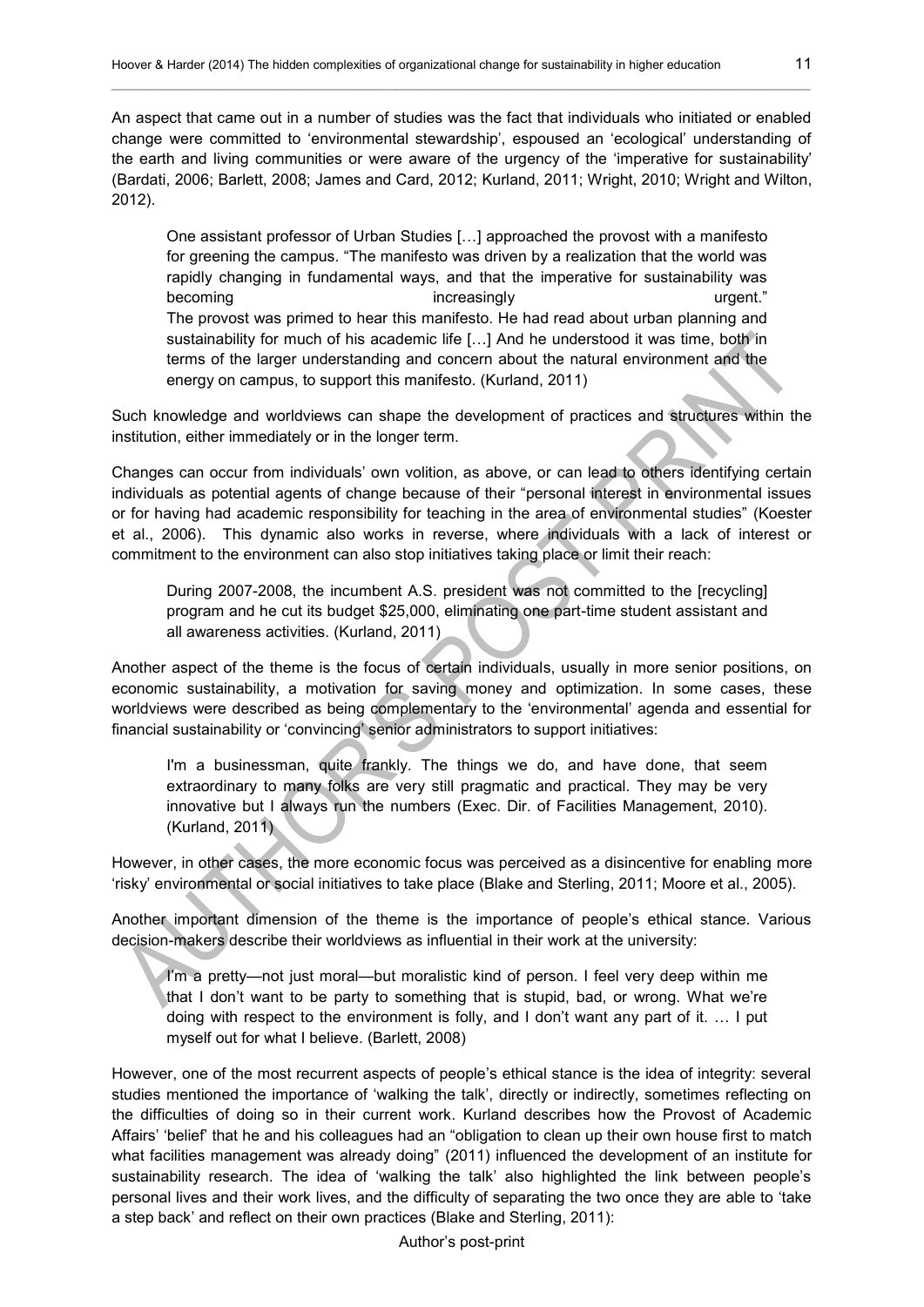This really gets to the heart of the sustainability problem. If we find ourselves unable to practice the things we know are right in theory then we will never be sustainable. [\(in](#page-23-22)  [Moore et al., 2005\)](#page-23-22)

*\_\_\_\_\_\_\_\_\_\_\_\_\_\_\_\_\_\_\_\_\_\_\_\_\_\_\_\_\_\_\_\_\_\_\_\_\_\_\_\_\_\_\_\_\_\_\_\_\_\_\_\_\_\_\_\_\_\_\_\_\_\_\_\_\_\_\_\_\_\_\_\_\_\_\_\_\_\_\_\_\_*

Even though the case studies capture people's perceptions of others' worldviews, which are by nature subjective, the strength and frequency of the comments, mentioned in all but two studies, clearly shows these perceptions have an impact on processes of change.

## **4.1.6. Personal characteristics**

In addition their knowledge and worldviews, over half of the studies mention the importance of people's personal characteristics in influencing change or overcoming barriers. Such changes are often described as needing time to happen, and making 'real change happen' "take[s] skill, time, a lot of patience, and some luck" [\(Bardati, 2006\)](#page-21-3).

Other personal characteristics were the ability to 'not take no for an answer', take a 'can do' approach and have a real desire to "make change, get involved and DO things" [\(Moore et al., 2005\)](#page-23-22). These people were often described as those who tend to seize opportunities and drive innovation within the institution, or when opportunities are not so obvious and individuals face resistance, bring about change in a 'subtle kind of subversive' way [\(Moore, 2005a\)](#page-23-8):

He describes his leadership strategy as a multi-nodal approach to allow pockets of interest to emerge and then grow from there, combined with a persistent dialectical approach of talking one-on-one with deans and other folks in power to get things done, and to not take "no" for an answer. [\(Kurland, 2011\)](#page-23-23)

A final characteristic of individuals who seek to drive or instigate institutional change is a positive vision of sustainability and who 'view themselves as an optimist' [\(Barlett, 2008;](#page-21-4) [Moore et al., 2005\)](#page-23-22). The positive approach is also linked to patience and the ability to see positive change even if it is slow, or the possibility of it ever happening.

## **4.2. Cross-cutting third order themes**

We identified cross-cutting themes as those which were identified in nearly all of the studies, but were also linked to several discrete themes and helped explain relationships and meaning (refutations and lines-of-argument).

## **4.2.1. Interplay between people and structures**

A number of structures relevant to the success of sustainability initiatives are identified throughout the studies, including committees, centers or institutes, projects, specific roles and responsibilities including co-ordination, seminars and communication channels, courses, workload allocation, course development, reward systems and disciplines. These diverse structures can perform very different roles, enabling or blocking processes of change or focusing on individual or collective endeavors; they can also be hard to 'know about' or accessible, rigid or dynamic.

An aspect that makes structures rigid or likely to be barriers is typical reward mechanisms in universities. These are usually discipline based and do not enable staff to reasonably engage with sustainability initiatives given their often cross-departmental, trans-disciplinary nature [\(Eisen and](#page-22-21)  [Barlett, 2006;](#page-22-21) [Gudz, 2004;](#page-22-19) [Koester et al., 2006;](#page-23-24) [Krizek et al., 2012;](#page-23-20) [Moore et al., 2005\)](#page-23-22).

Traditional disciplinary structures, ubiquitous in universities, tend to stifle the growth of interdisciplinary efforts required of sustainability. For example, deans of academic units often protect the strong departments within their colleges, and new, interdisciplinary programs such as sustainability fail to fit into this structure and thus must fight for resources on an unequal playing field. [\(Krizek et al., 2012\)](#page-23-20)

Author's post-print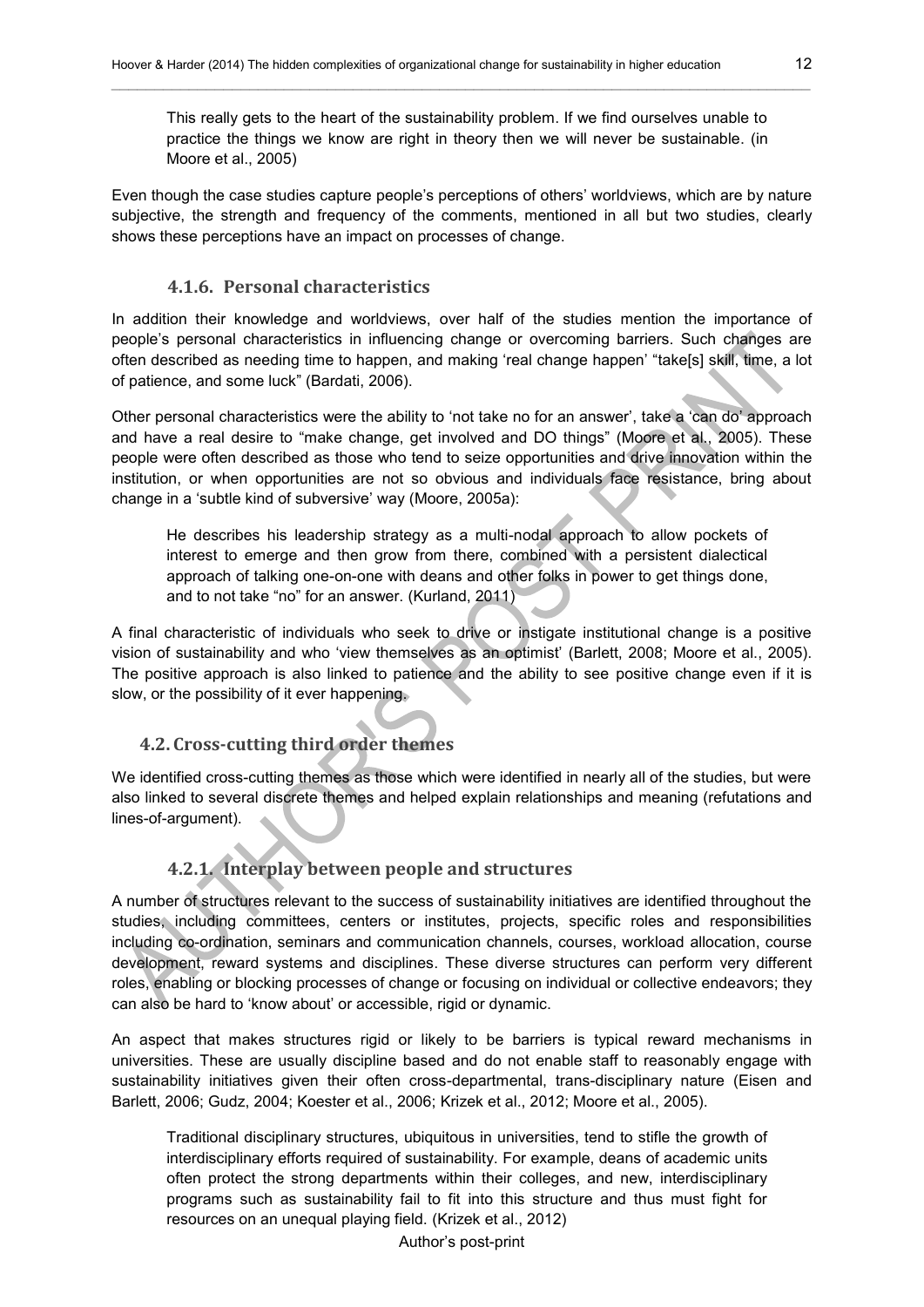Sustainability initiatives can make use of existing or new structures to bring about change. Where existing ones are used, these tend to be complex and people need 'experience' in order to navigate or make use of them [\(Koester et al., 2006;](#page-23-24) [Moore, 2005a\)](#page-23-8), excluding those who do not. Existing structures also tend to be described as 'closed' to new ideas, which may lead to slow changes [\(Krizek](#page-23-20)  [et al., 2012;](#page-23-20) [Wright and Wilton, 2012\)](#page-24-10).

However, new structures are also often created, which might give people without such 'experience' an opportunity to become involved [\(Koester et al., 2006;](#page-23-24) [Krizek et al., 2012;](#page-23-20) [Kurland, 2011\)](#page-23-23). Across a number of the studies, change processes tended to result in the creation of new groups where people were expected to work together to elaborate policies, monitor implementation, share ideas or develop research. Nevertheless, the development of such structures often depended on the involvement of people seen to be in positions of power within the institution (e.g. directors, deans or senior managers):

The impetus for the greening of our campus began in March 1991, with the appointment of the first Green Commit-tee (Green-1) by Warren Vander Hill, Provost and Vice President for Academic Affairs. [\(Koester et al., 2006\)](#page-23-24)

Whether existing or new, our interpretation of the studies showed that structures were seen as a vehicle for achieving change through both individual and collective processes. This can be done by supporting and recognizing activism [\(Bardati, 2006;](#page-21-3) [James and Card, 2012\)](#page-22-20), providing space for individuals to engage in change programs, sustainability-related research or related professional development [\(Blake and Sterling, 2011;](#page-22-12) [Eisen and Barlett, 2006;](#page-22-21) [Koester et al., 2006;](#page-23-24) [Krizek et al.,](#page-23-20)  [2012\)](#page-23-20), or coordinating activities [\(Koester et al., 2006;](#page-23-24) [Krizek et al., 2012\)](#page-23-20).

[...] the Centre [for Sustainable Futures] Fellowship scheme is a powerful vehicle for achieving curriculum change, an enhanced learning experience for students, new CPD opportunities for staff and for active SHE dissemination across the university and further. (Blake [and Sterling, 2011\)](#page-22-12)

The way in which structures work to support processes of change also depends on the way in which they are managed. This stood out in Gudz's case study, where structures were used as supportive mechanisms for a change process that was understood as also taking place outside of those formal structures [\(2004\)](#page-22-19). In many cases the way in which structures are managed is implicit and uncontested, and an area that would warrant more investigation, and might explain some of the diverse interplays between people and structures described in the studies.

We have identified a number of aspects that characterize structures in processes of change, but these show a very diverse picture. One of the important messages from our interpretation of this cross-cutting theme is that different types of structure come into play in processes of change, and these do not always work in synergy. However, people are often expected to interact with these different structures as if they were not connected, not realizing the implications this might have; e.g. freeing someone up for sustainability-related activities cannot be done in isolation of existing rewards structures. The next theme looks at what mediates this interplay.

## **4.2.2. Dialogue, relationships and networks**

We present dialogue, relationships and networks as processes that mediate the interplay between structures and individuals: they can simultaneously impact on individual agency (e.g. by 'being in the loop') and processes of change (e.g. by enhancing the reach of initiatives). The trio was mentioned in the majority of the studies, but with different aspects and linkages. Figure 1 highlights those emphasized.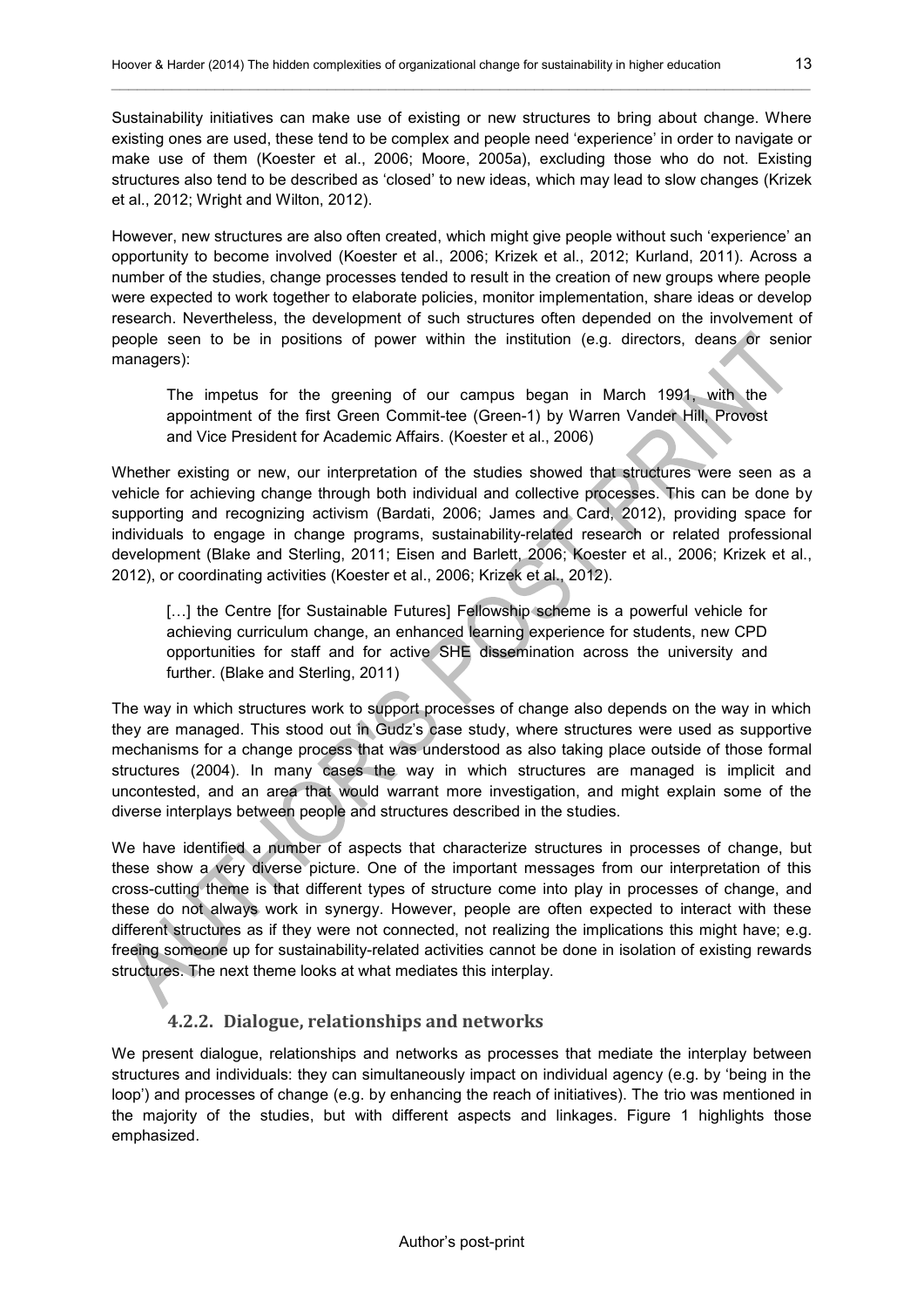*\_\_\_\_\_\_\_\_\_\_\_\_\_\_\_\_\_\_\_\_\_\_\_\_\_\_\_\_\_\_\_\_\_\_\_\_\_\_\_\_\_\_\_\_\_\_\_\_\_\_\_\_\_\_\_\_\_\_\_\_\_\_\_\_\_\_\_\_\_\_\_\_\_\_\_\_\_\_\_\_\_*



**Figure 1: Simple schematic of the relationships between dialogue, networks and relationships.**

Interpersonal relationships and networks both appear to have a strong influence on the nature and development of initiatives on campus. Bardati [\(2006\)](#page-21-3) reflects on the importance that relationships played in the development of the campus environmental audit and people's willingness to take part and build a collaborative venture:

Bishop's is blessed with a culture of familiarity, probably because of its small size, residential nature and numerous extra-curricular activities. When conducting the campus audit, this familiarity has proven to be very useful. When employees and students feel part of the university community, it becomes much easier to share data, make joint interpretations of information, identify priority problems, and come up with collaborative solutions. [\(2006\)](#page-21-3)

Kurland [\(2011\)](#page-23-23) also describes the importance of networks and a more historic connection in the development of collaborative campus-based sustainability projects. The fact that the director of the Physical Plant Management (PPM) department was an alumnus of the academic College of Engineering and Computer Science (CECS) meant he kept links with academic staff, knew what students and staff might be able to contribute to their projects and facilitate the links.

While interpersonal relationships and networks are tightly connected and seem to mutually enhance one another, not all networks were described in terms of interpersonal relationships. The latter can sometimes have a more structural nature, enabling people to make connections but not necessarily meaning that there is a sense of respect, understanding or strong personal interactions. In this case, dialogue, however, is still important.

Dialogue appears to be a pervasive theme across a number of studies, linked to processes of organizational change both in the descriptions and discussions. For instance, face to face interactions with individuals and groups across the institution can be central to developing networks and expanding programs: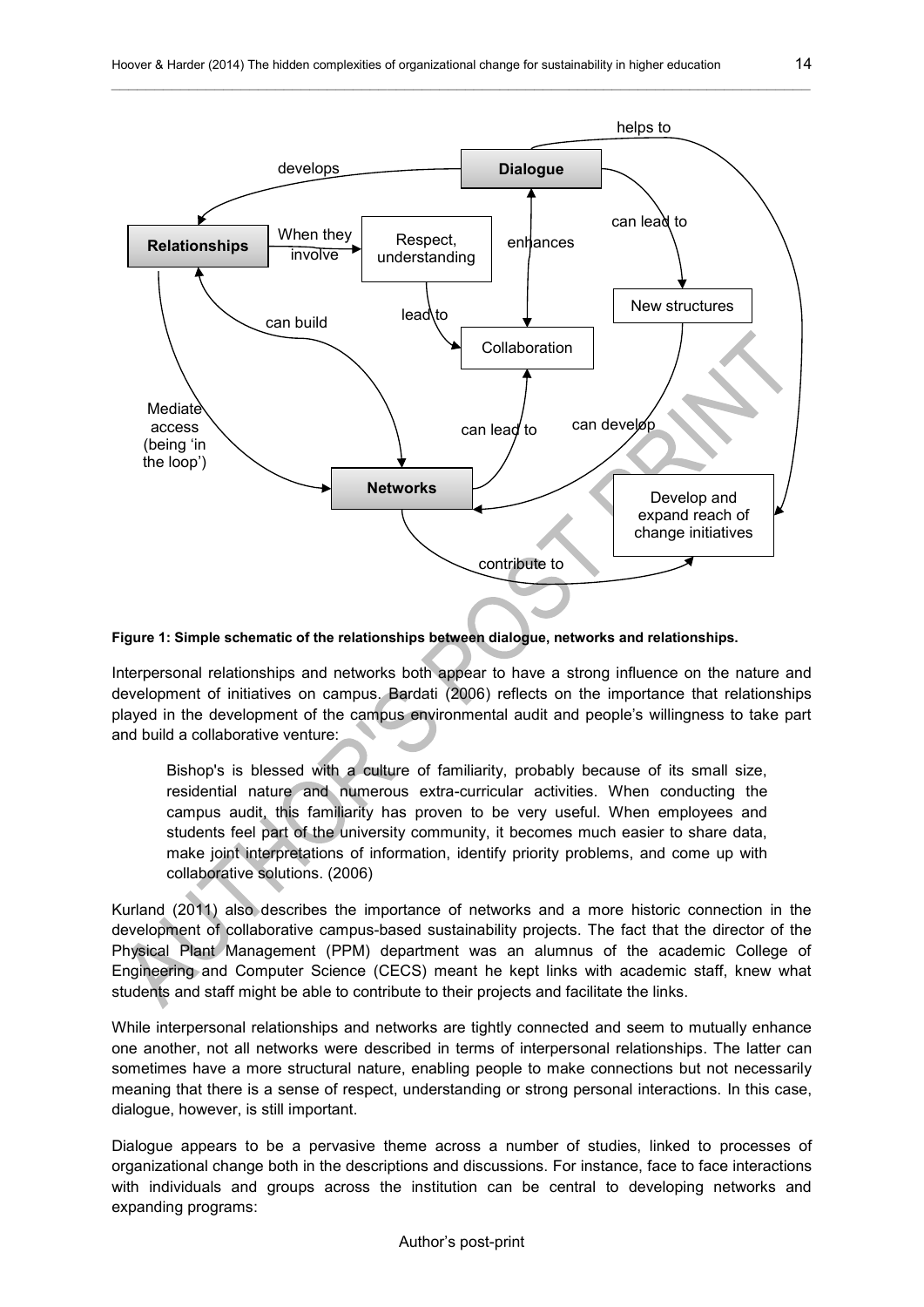From 1992 to the present, the Recycling Coordinator grew the program by networking and responding to stakeholder concerns […]. She grew the program by going department by department, explaining to each department's administrative assistant how to recycle.[\(Kurland, 2011\)](#page-23-23)

*\_\_\_\_\_\_\_\_\_\_\_\_\_\_\_\_\_\_\_\_\_\_\_\_\_\_\_\_\_\_\_\_\_\_\_\_\_\_\_\_\_\_\_\_\_\_\_\_\_\_\_\_\_\_\_\_\_\_\_\_\_\_\_\_\_\_\_\_\_\_\_\_\_\_\_\_\_\_\_\_\_*

Dialogue is central to building relationships, but it also enables networks to be established without the former [\(Eisen and Barlett, 2006\)](#page-22-21). These networks can then lead to the expansion of initiatives:

On 27 October 2008, CSUN's provost announced the creation of the Institute for Sustainability – seven months after three faculty had networked with administrators for needed change.[\(Kurland, 2011\)](#page-23-23)

The development of new structures to support sustainability programs often appear to form through collective action and collaboration, where dialogue serves to develop more flexible and open structures and 'bridge' internal boundaries.

Dialogue does not, however, develop from nothing – it is often influenced by individuals' knowledge, worldviews and personal characteristics. It often stems for individual initiative linked to an understanding of how change should be implemented:

The Urban Studies assistant professor became the institute's first director. He describes his leadership strategy as a multi-nodal approach to allow pockets of interest to emerge and then grow from there, combined with a persistent dialectical approach of talking one-on-one with deans and other folks in power to get things done, and to not take "no" for an answer. [\(Kurland, 2011\)](#page-23-23)

A final issue in this theme is that, if dialogue, networks and relationships are mediators in the process of change, this potentially creates an uneven playing field for individuals and groups within the institution. If dialogue, networks and relationships are so crucial, then people need to be 'in the know' - part of certain networks or in particular relationships - in order to be able to take part:

*My experience has been that little is written down, little is prescribed by explicit policy, and much depends on being in the loop, part of the (informal) discussions, and connected to individual decision makers. […]*

Many of the participants agreed that power is concentrated in particular pockets (not always those you might expect on reading university policies and procedures) and one's ability to get access to these pockets depends quite a bit on the informal networks that one is able or willing to build up. [\(Moore et al., 2005\)](#page-23-22)

This leads us to our next theme, on power.

## **4.2.3. Locating and 'pointing at' power**

The notion of power was explicitly addressed in nearly all of the studies but emerged even when not explicit. The synthesis of the theme across the studies shows the key importance of the role of power in the process of organizational change for sustainability, and more specifically, identifying who has power to effect change. The studies highlight a number of different ways in which people establish where power is located, and how best to 'access' it.

Across the 12 studies identified for this theme, the authors and participants locate power at all levels of the university, in both individuals and groups of people, from senior university committees and administrators to students and individual staff. A summary of different terms and descriptions is in Table 2 below.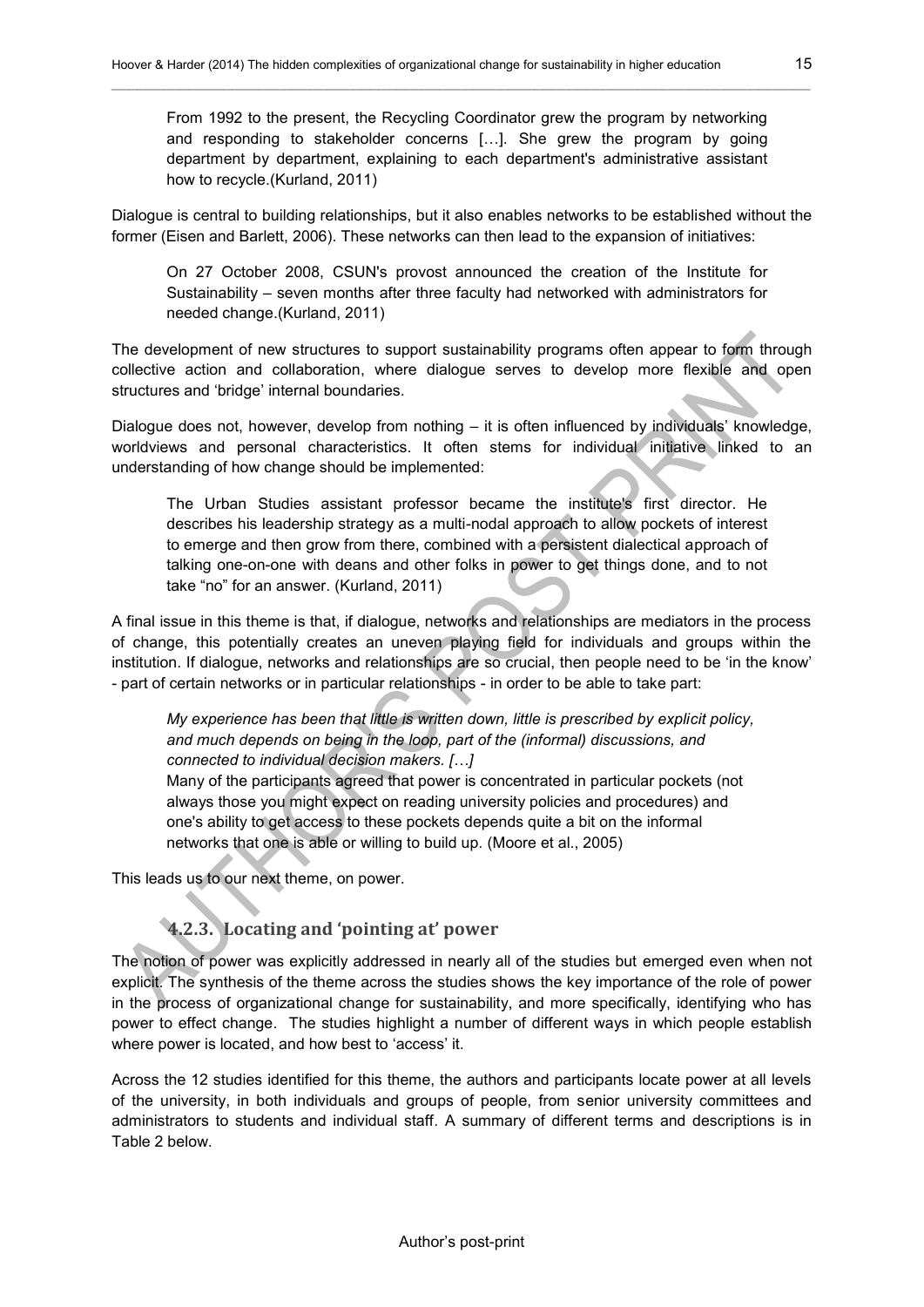| <b>Individuals</b>                                                                                                                                                                                                                                                                                                    | <b>Groups</b> |
|-----------------------------------------------------------------------------------------------------------------------------------------------------------------------------------------------------------------------------------------------------------------------------------------------------------------------|---------------|
| 'Senior personnel', 'top administrators', Deans, Executive Committees, Board of Governors,<br>Vice President, Provost, 'high level' staff, line Senate, the 'leadership', Faculties, grassroots,<br>managers, academic staff, facilities managers, student project groups, 'middle management'<br>students, 'leaders' |               |

*\_\_\_\_\_\_\_\_\_\_\_\_\_\_\_\_\_\_\_\_\_\_\_\_\_\_\_\_\_\_\_\_\_\_\_\_\_\_\_\_\_\_\_\_\_\_\_\_\_\_\_\_\_\_\_\_\_\_\_\_\_\_\_\_\_\_\_\_\_\_\_\_\_\_\_\_\_\_\_\_\_*

#### **Table 2: Summary of different terms used (in the publications) to describe people who have power.**

The purpose of the table 2 is to illustrate the multiple nature of where 'power' is perceived to be located in the university. The numerous references to people in 'positions of power' or senior level committees suggests that there is a perception that certain individuals have more power and are key stakeholders to engage with or have support from.

We all have different degrees of power and different ability in wielding it. All the major players must be willing to exercise their power for positive change, otherwise it won't happen. [\(Moore et al., 2005\)](#page-23-22)

This is also evident in the research processes used some case studies: for instance, Janet Moore selected "change-agents, decision-makers and administrators and generally people who were considered powerful on the campus" [\(2005a\)](#page-23-8) for her second round of interviews.

On the other hand, the complexity shown in Table 2 suggests that an individual or group's position within the institution is not the only element that influences where power is located, and that "the ability to effect such change differ[s] from individual to individual and according to their professional circumstances" [\(Blake and Sterling, 2011\)](#page-22-12). Furthermore, it suggests there is not a strict hierarchical model for where power is located, and individuals at the top, bottom and middle can show agency:

The key point is that there is limited (though not negligible) ability of each level to direct the one below. So decisions made by the university administration may be significantly altered or even completely undercut at the Faculty level or at the level of individual faculty members. [\(Moore et al., 2005\)](#page-23-22)

The emphasis on both 'people in power' and the non-vertical nature of decision-making serves to explain a central aspect of this theme: 'pointing at the power' [\(Moore, 2005a\)](#page-23-8). In other words, people tend to perceive sustainability work as "someone else's responsibility" [\(Bardati, 2006\)](#page-21-3). This emerges for a number of reasons in addition to the complexity mentioned above: it can be compounded by disciplinary or departmental boundaries, distinct roles within the institution, lack of energy, time, collaboration, common vision or ownership, and lack of clarity over who should take responsibility on sustainability issues:

… people define sustainability differently or do not see how it applies to their areas, experience a fractured vocabulary because they are organized around disciplines, or come up with ideas and expect other people will do the changing.[\(Kurland, 2011\)](#page-23-23)

…with good relations between people in the various sectors of the university, more people can take ownership of the environmental conditions on campus instead of passing them off as someone else's responsibility. [\(Bardati, 2006\)](#page-21-3).

Faculty members suggested that administrators have more power to create change and yet administrators maintained that faculty members have more power to create change in their departments and classrooms. [\(Moore, 2005a\)](#page-23-8)

Perhaps another factor that leads to 'power pointing' is the fact that people tend to think of the 'other' as the barrier to change and tend not to reflect on their own agency [\(Moore et al., 2005;](#page-23-22) [Wright and](#page-24-10)  [Wilton, 2012\)](#page-24-10). This perception is also linked to organizational cultures of 'status quo' mentioned above or the fact that people are not 'in the know' or part of 'the right' networks.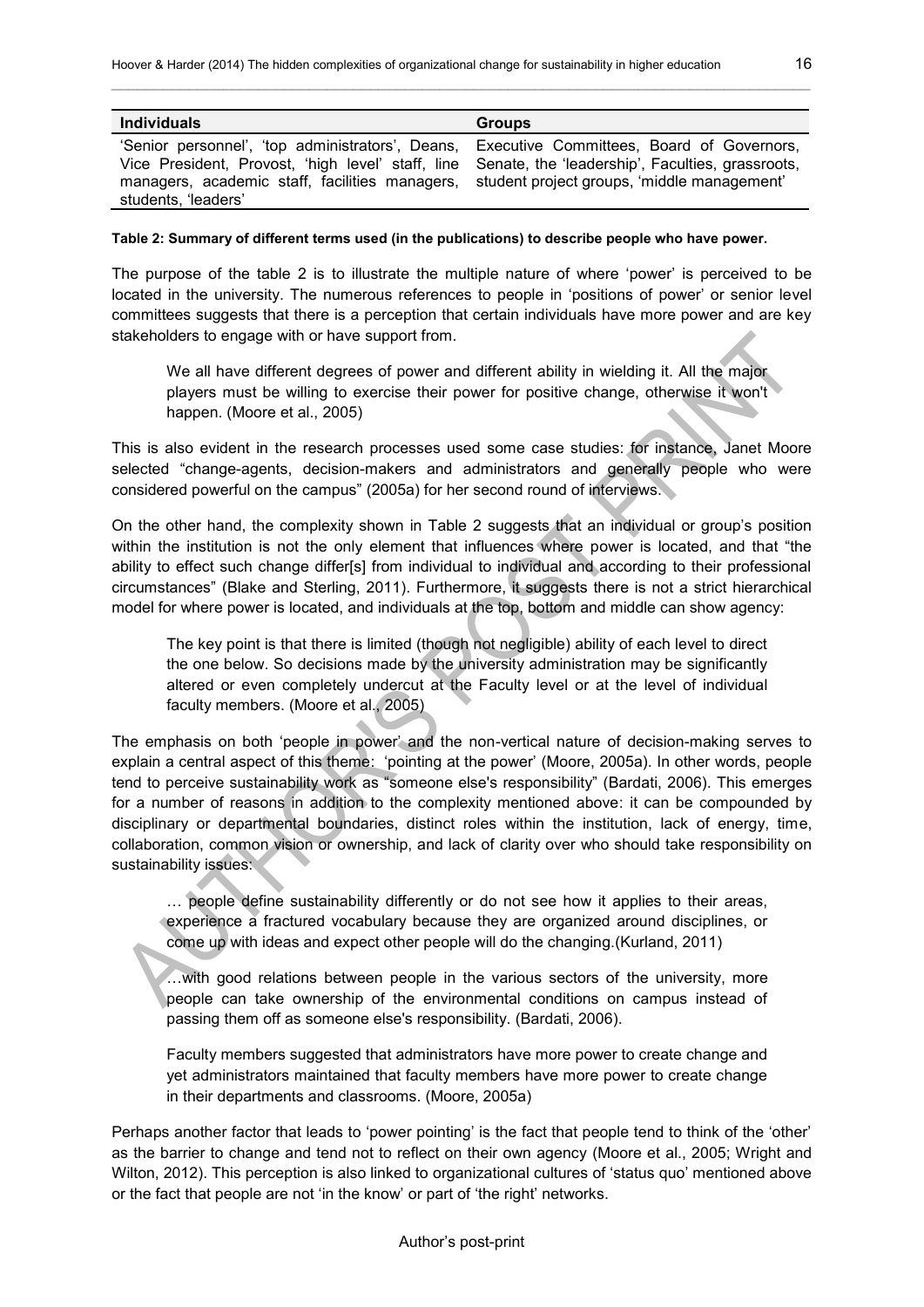A final aspect of this theme is the link between power and politics – i.e. when relationships become visible. A number of studies allude to the political nature of sustainability (also linked to territoriality and conflict);

*\_\_\_\_\_\_\_\_\_\_\_\_\_\_\_\_\_\_\_\_\_\_\_\_\_\_\_\_\_\_\_\_\_\_\_\_\_\_\_\_\_\_\_\_\_\_\_\_\_\_\_\_\_\_\_\_\_\_\_\_\_\_\_\_\_\_\_\_\_\_\_\_\_\_\_\_\_\_\_\_\_*

On a broader level and as has been seen in other universities, a perhaps inevitable power play emerges as sustainability activities become politically popular. The campus' historic sustainability champions or early adopters may be squeezed out as leadership recognizes the intrinsic power of these efforts and seeks to take control of – and credit for – sustainability successes [\(Krizek et al., 2012\)](#page-23-20).

Although the link between power and politics is not mentioned across the board, it provides some insight as to why locating power is an important aspect of change for sustainability in universities.

## **4.3. Synthesis of third order themes: generating new meaning**

One of the purposes of meta-ethnography is to generate new meaning by looking across studies and identifying synergies as well as contradictions. When drawing together the findings outlined above, we identified a number of contradictions and tensions, more specifically between territories and crossboundary work, competition and collaboration, individual and collective action, experts and grassroots involvement, university cultures and individual worldviews, rigid structures and dynamic roles, encouraging new ideas and needing to stay within the system (see Figure 2). These opposing statements provide systemic insights into the causes of the challenges of change processes, moving beyond a linear understanding of a set of barriers to overcome. We argue that these contradictions and tensions inherent to sustainability work in universities leads to a number of the issues that we explore below, distilled from our analysis of third order themes.



#### **Figure 2: Opposing statements represent main contradictions and tensions identified.**

Author's post-print We identified that both collaboration and competition (inherent in university 'cultures' and within sustainability initiatives) are important for SHE and can be used to initiate and sustain change processes. However, this simultaneous emphasis can create challenges: for instance, sustainability initiatives often involve working across existing boundaries which can lead to increasing territoriality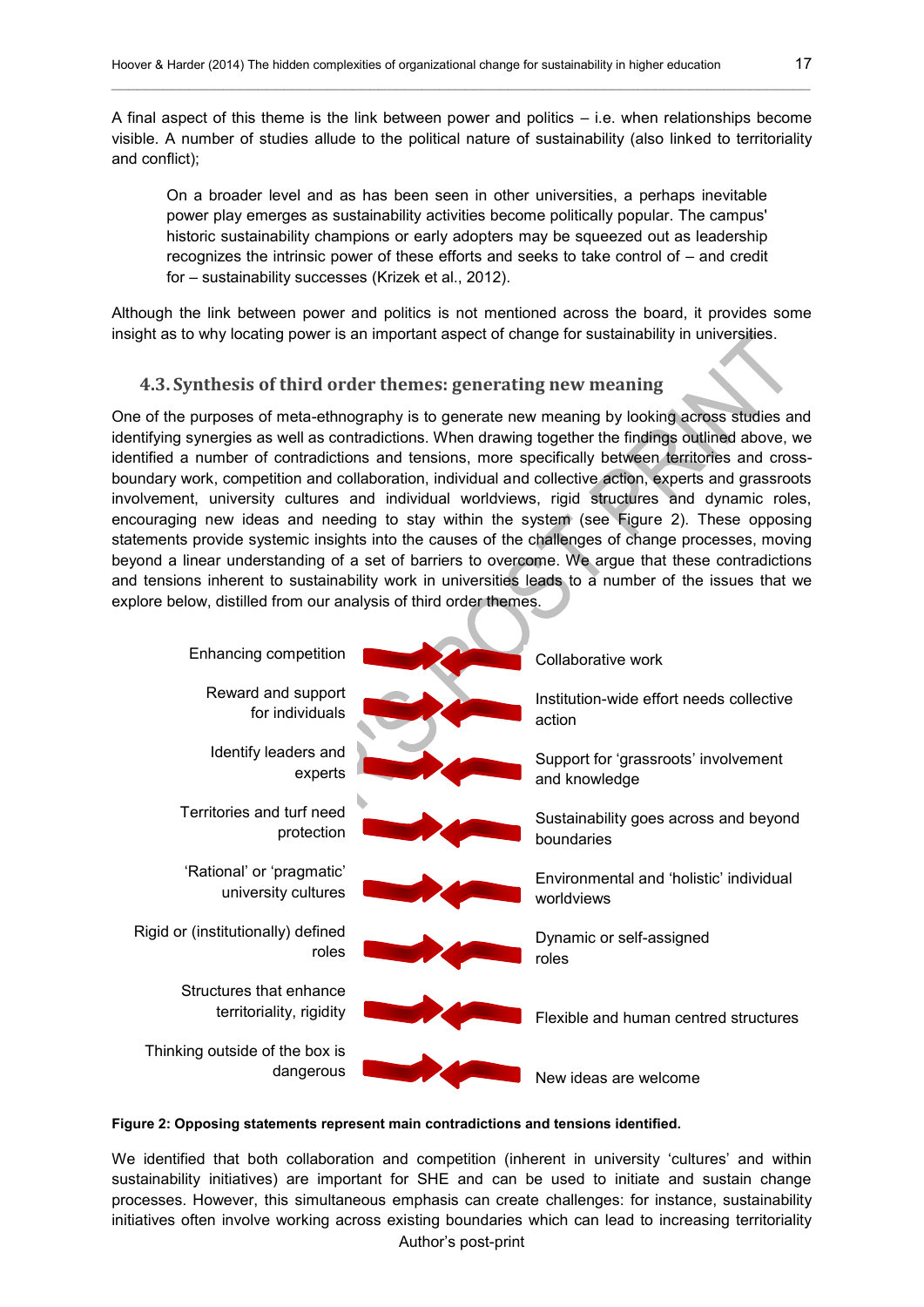as people become protective over their own 'turf', or competition for who 'does sustainability best'. Competition was portrayed in the studies as both positive and negative in change processes, having potential to weaken collaborative and participatory processes as well as to enhance the impact of initiatives. Collaboration and competition can be important elements of the process of change towards sustainability, but the way in which they are emphasized can create conflict, with potential implications for the impact and credibility of sustainability initiatives.

*\_\_\_\_\_\_\_\_\_\_\_\_\_\_\_\_\_\_\_\_\_\_\_\_\_\_\_\_\_\_\_\_\_\_\_\_\_\_\_\_\_\_\_\_\_\_\_\_\_\_\_\_\_\_\_\_\_\_\_\_\_\_\_\_\_\_\_\_\_\_\_\_\_\_\_\_\_\_\_\_\_*

Another tension that has important implications is the emphasis on individual as well as collaborative endeavors. Challenges then arise when 'champions' are identified while, at the same time, trying to ensure that sustainability continues to be seen as a collective endeavor, "larger than a single person's part time efforts" [\(Krizek et al., 2012\)](#page-23-20). As a result, those who end up 'doing sustainability' are often perceived as 'the best', or the 'experts' in their institution. This idea of 'experts' can be further emphasized by formal structures and procedures as these often require people to have 'experience' in order to understand them, take part or be able to identify key individuals. The use or reliance on such experts leads to a fundamental challenge for sustainability as it opposes basic principles of breaking down the distinction between 'expert' and 'lay' knowledge, involve different stakeholders and give all involved a voice.

The tensions between 'territories' and the cross-boundary nature of sustainability initiatives is the creation of a sort of lose-lose situation or 'double jeopardy' [\(Gudz, 2004\)](#page-22-19). This is especially the case for academic staff that are supported to do interdisciplinary and cross-boundary work while at the same time asked to adhere to individualistic reward structures which career progression and promotion often depend on. This has several impacts, including the fact that initiatives often only go forward with individuals who are committed and enthusiastic, but that at the same time are vulnerable to committing to personally 'unsustainable' or unmanageable working environments.

Institutional structures also influence and tensions and issues mentioned above. Given the systemic nature of SHE, existing university structures are often a starting point, but not sufficient for carrying out necessary work. As a result, structures related to SHE work are often developed in addition to existing ones and include rigid or formal structures – such as specific decision-making groups – and more flexible ones – such as internal networks or institutes, and they tend to span across different domains in the university. This has two main implications: (i) where initiatives take place within the context of existing structures this can lead to a lack of clarity over roles and responsibilities and tensions for individuals involved; for instance, there might be new structures to support input, ideas and cross-disciplinary work (e.g. sustainability scholarship programs) that aren't recognized in 'traditional' academic reward and promotion structures; (ii) where new approaches are developed, this can lead to disjointed structures put into place in a specific area of the university without developing a collective vision across the institution. Our analysis also suggests that existing structures and cultures are somewhat divorced from the realities of those who work within them. This is apparent in the mismatch between existing 'academic cultures' of competition and individuality and the worldviews of individual academics: Moore remarks how, through her research, SHE "came to understand that many academics share values that underlie sustainability and sustainability education" [\(2005a\)](#page-23-8) even though they may explicitly mention them as such.

In addition to structures, we identified that the multiple places in which power is located within the institution has three main implications: (i) it can create a lack of clarity, making it difficult for people who want to engage or have an influence to identify who to address or where to go; (ii) the multiple locations of power lead to 'power pointing', which can be reinforced by 'status quo' cultures where people avoid taking new responsibilities or lack support to act 'outside of the box'; (iii) change happens from many different places, influenced or driven by individuals or groups in different departments or at different levels (top, middle, grassroots).

Networks have an additional role to play as they can enable individuals without specific interpersonal connections to get involved, and bridge boundaries within and between institutions. However, along with other structures, they also have the potential to exclude people and/or groups. The idea that one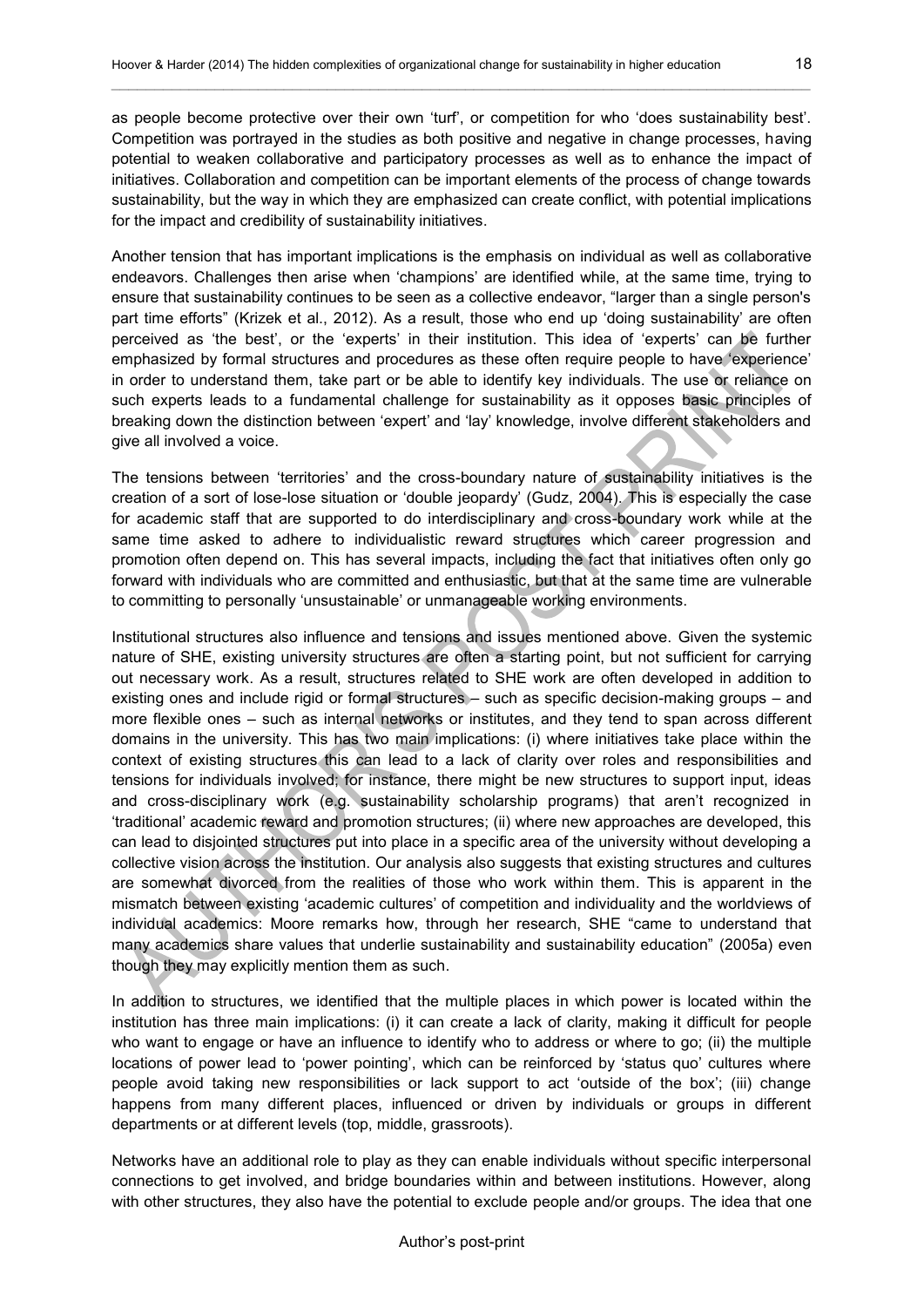has to be 'in the loop' to know about something or be able to have an impact suggests that structures in (and out) of the university shape who has access to power in the change process, and not necessarily in a balanced and transparent way. Where exclusion does happen, it can lead to a depersonalization of the 'institution', taking away the very 'human' dimension that appears central to the change process.

*\_\_\_\_\_\_\_\_\_\_\_\_\_\_\_\_\_\_\_\_\_\_\_\_\_\_\_\_\_\_\_\_\_\_\_\_\_\_\_\_\_\_\_\_\_\_\_\_\_\_\_\_\_\_\_\_\_\_\_\_\_\_\_\_\_\_\_\_\_\_\_\_\_\_\_\_\_\_\_\_\_*

Several of the implications of contradictions and tensions identified above (see Figure 2) have also been identified as barriers to change in the literature, for example institutional cultures, reward mechanisms or 'burn-out' of committed individuals [\(Granados-Sánchez et al., 2012;](#page-22-7) [Lozano, 2006;](#page-23-9) [Sharp, 2002\)](#page-23-5). However, the synthesis helps to build a more systemic understanding of what seem to be inherent contradictions and tensions in SHE. From our interpretation, it appears that the roots of these issues are often hidden by the very complexity of change processes. This is apparent, for instance, by the fact that most change initiatives rely on committed individuals, who are (implicitly) able to deal with the tensions. Furthermore, when the multiple locations of power are invisible, this leads to assumptions about who has power (e.g. phenomenon of 'pointing at the power'), which are often aligned to formal structures. We suggest that, by remaining hidden, the underlying causes for the challenges of organizational change processes for sustainability in HE perpetuate the very barriers that many of us seek to overcome – we visualize this in Figure 3 as a 'vicious circle'. In the discussion below, we explore the implications of the contradictions and tensions identified as well as issues of power in an effort to make these visible and move towards s are reflexive learning process (see Figure 3).



**Figure 3: Diagram of the hidden complexities of organizational change for sustainability generated by contradictions and tensions and influenced by power, networks and institutional structures.**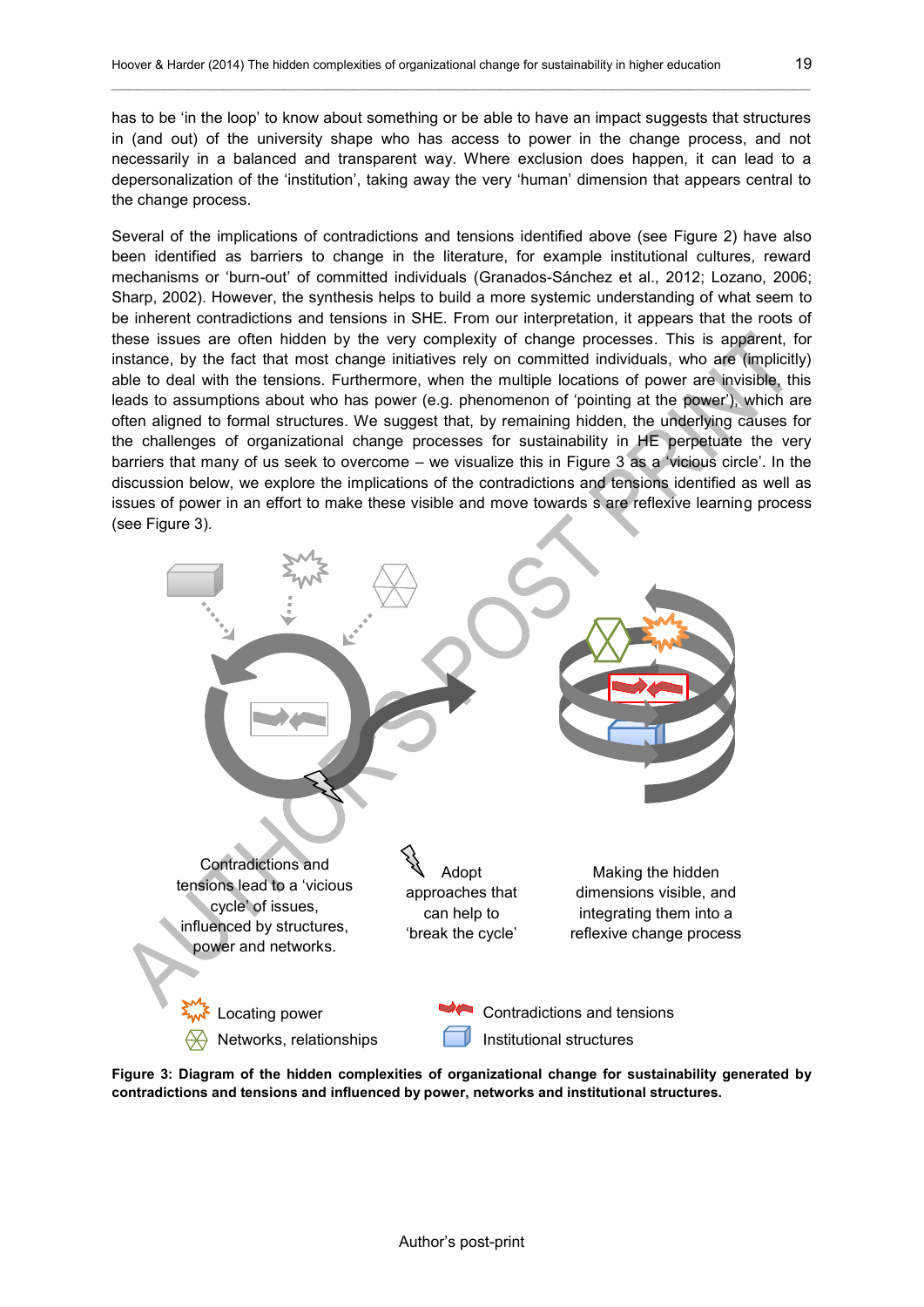# **5. Discussion**

A number of the issues explored in the synthesis above relate to existing work in SHE as well as the research on HE institutions and sustainability transitions. The findings from meta-ethnography lead us to discuss the main implications for researchers and practitioners: recognizing tensions and contradictions through reflexive practice, the importance of dialogue, supporting individuals and flexible structures and management approaches, and moving towards 'double loop' learning.

*\_\_\_\_\_\_\_\_\_\_\_\_\_\_\_\_\_\_\_\_\_\_\_\_\_\_\_\_\_\_\_\_\_\_\_\_\_\_\_\_\_\_\_\_\_\_\_\_\_\_\_\_\_\_\_\_\_\_\_\_\_\_\_\_\_\_\_\_\_\_\_\_\_\_\_\_\_\_\_\_\_*

The contradictions and tensions mentioned above lead to a number of challenges for practitioners and researchers. The importance of collaborative and participatory approaches in SHE work is widely recognized [\(Brinkhurst et al., 2011;](#page-22-22) [Lozano, 2006;](#page-23-9) [Sharp, 2002\)](#page-23-5), and competitive initiatives are also increasingly used in practice [\(e.g. NUS, 2013\)](#page-23-25). The meta-ethnography suggests that both are important. But in order to avoid reinforcing contradictions and barriers, as researchers and practitioners, we need to be mindful of the discourses of collaboration and competition that are used in SHE initiatives and be transparent about how they relate to each other. Furthermore, the tension between emphasizing an individual's contribution and the need to encourage a broad ownership of sustainability can be challenging for practitioners. This is also apparent in the reliance on input from 'sustainability experts' when carrying out research on SHE (see for example [Granados-Sánchez et](#page-22-7)  [al., 2012;](#page-22-7) [Krizek et al., 2012;](#page-23-20) [Moore, 2005b\)](#page-23-10). Being open about these tensions may reveal where we are not 'walking the talk', but can also help to identify opportunities to do so.

The synthesis also highlights the importance of having committed individuals who are able to deal with conflicting priorities – at least for a period of time. This issue is not new in the literature: Walter Leal Filho commented in 1999 that education and spreading the word about sustainability in HE "is usually left to one or two enthusiastic members of staff" [\(1999\)](#page-23-7). Furthermore, such 'champions' or 'committed individuals' often lead change and are essential to developing sustainability within their institutions [\(Barlett and Chase, 2004\)](#page-21-0). More widely, having 'front runners' and people who think 'out of the box' is also deemed essential for any transition to sustainability [\(Loorbach and Rotmans, 2010\)](#page-23-26). While recognizing their importance, our analysis of the underlying complexities in change processes leads us to suggest that those 'committed' people may not be the only ones interested in taking part: pressures and tensions mean that only those who are willing to take risks, not take no for an answer, or are very passionate and extrovert about related issues will carry on while 'the others' (who are invisible in most accounts of organizational change for SHE) give up or hold back their engagement. Furthermore, the self-selecting involvement of 'champions' shapes our vision of 'who does sustainability' and how change processes are supported. If the visible 'champions' take action successfully, then those tensions and pressures that apply to all individuals in the institution could end up being overlooked, leading to a fundamentally unsustainable model for change. This not only suggests the need to support committed individuals who can overcome tensions, but to think about more systemic approaches to addressing these in order to develop more inclusive and resilient processes.

The importance of perception was also a central theme in the meta-ethnography, specifically linked to how people perceive power to affect change. Alvesson suggest that power can often be 'invisible' in organizations, leading to issues of power being ignored [\(2002\)](#page-21-2). Issues of power and politics are rarely addressed in stories about institutional change for SHE, perhaps in an effort to construct more positive accounts. But our synthesis suggests that the presence and perception of power has an important role in constructing how change takes place, and who gets involved: even though individuals and groups in all parts of the institution can have 'power', much of the explicit references to 'powerful people' tend to be aligned with existing power structures in universities. Where the two meet, and power in sustainability arenas gains a public profile, sustainability initiatives can become political, leading to enhanced competition and territoriality. This was also identified in Rodrigo Lozano's work on institutionalizing sustainability in universities, where visible power struggles become a drain on resources that could otherwise be spent on implement initiatives [\(Lozano, 2006\)](#page-23-9). But our analysis highlights the fact that we need to examine both the visible and invisible aspects of power, as there seems to be a mismatch between how people talk about their or others' involvement in change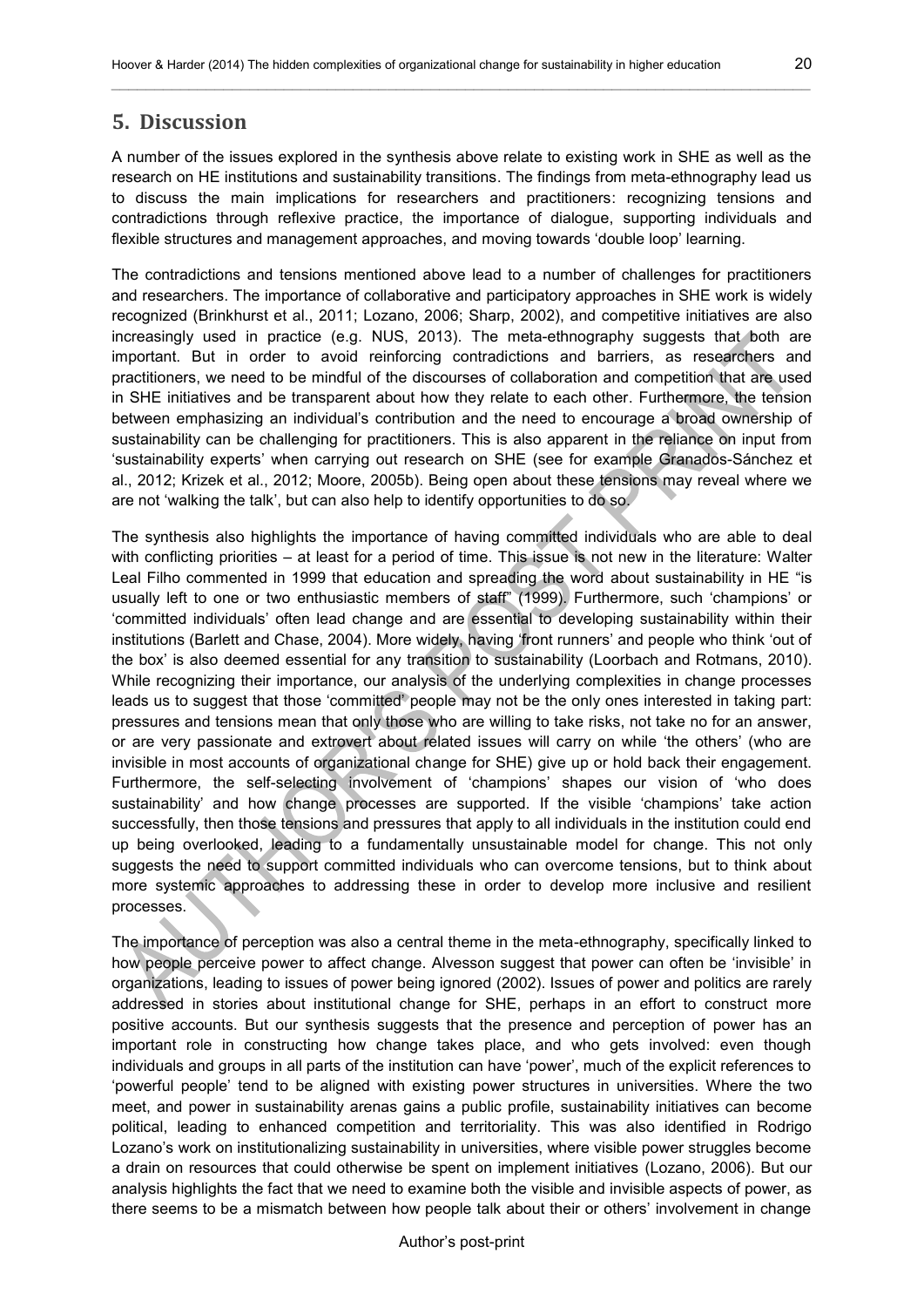process and the visible discourse of power. This could help to make such processes less 'politically naïve' [\(Alvesson, 2002\)](#page-21-2), and move away from the idea that power is 'held' by certain people towards understanding that it is a "characteristic of human relating" [\(Shaw, 2002\)](#page-23-27).

*\_\_\_\_\_\_\_\_\_\_\_\_\_\_\_\_\_\_\_\_\_\_\_\_\_\_\_\_\_\_\_\_\_\_\_\_\_\_\_\_\_\_\_\_\_\_\_\_\_\_\_\_\_\_\_\_\_\_\_\_\_\_\_\_\_\_\_\_\_\_\_\_\_\_\_\_\_\_\_\_\_*

The way in which people see and tell stories about the institution and their place within it mediates their ability to act or take part in sustainability programs: Barlett and Chase suggest that "opportunities for leadership and possibilities for change have more to do with how one sees oneself within an institution and in relation to others there than the position one holds" (2004: 5). Within HE, there is a recognition that organizational 'histories' are central to the construction of organizational cultures, and if we consider the process of change for sustainability to be a social movement [\(Uhl, 2004\)](#page-24-11) or a process of cultural change, then we should consider the importance of such accounts more closely, and be reflexive, as a field, about the power of stories to help achieve change. This would also enable us to be more transparent about the different and potentially contradictory discourses of sustainability that are used in change processes [\(Hugé et al., 2013\)](#page-22-0). Thus, we suggest that individuals and groups should be encouraged to reflect on their own place within the institution, where power is located and what it means, through meaningful dialogue, allowing them to engage more meaningfully with sustainability initiatives. However, it is unlikely that reflexive practices alone will be able to address issues related to power and how where it is perceived to be: networks and institutional structures also mediate people's access and engagement with sustainability initiatives.

The synthesis highlights that structures can be useful and tend to be necessary in transition phases, but that there are also tensions between the different types of structures used (rigid and flexible, formal or informal). In many cases, formal structures lack the flexibility needed for cross-boundary and collaborative work, and it can be difficult for informal structures to be seen as important. This points to a systemic issue in SHE work; the problem of 'unsustainable structures' was also identified by a group of 200 SHE researcher-practitioners as a priority barrier to address in universities' transformation towards sustainability – one that they could not identify any solutions for [\(Granados-Sánchez et al.,](#page-22-7)  [2012\)](#page-22-7). Based on our synthesis, we suggest that structures need to be multiple, and developed and managed in ways that allow flexibility, where they support (not govern) processes of change and value different types of leadership. In terms of organizational learning, this points to a need to move beyond reactive (single-loop) solutions – creating new committees to address an issue – towards questioning assumptions about boundaries, values and competencies (double-loop learning) – such as questioning the usefulness of existing types of structures [\(Boyce, 2003\)](#page-22-10). Transition management scholars also advocate for flexibility and context-specific approaches, that may allow us to be better prepared for the unexpected [\(Loorbach and Rotmans, 2010\)](#page-23-26). An example of this could be what Holmberg and colleagues [\(2012\)](#page-22-6) refer to as a 'neutral arena' to support transformation towards sustainability.

Finally, the meta-ethnographic approach allows us to develop a cultural understanding of SHE by exploring the detail of organizational change processes across a number of case studies. It suggests that many of the contradictions and tensions found stem from organizational cultures as well as characteristics and worldviews of individuals within the organization. Drawing on work on organizational culture in HE, it may be worth exploring how institutional cultures relating to sustainability are shaped within institutions through collective processes that interact with and potentially influence individuals' values and worldviews [\(Trowler, 2008\)](#page-24-5).

## **6. Conclusions and recommendations**

This meta-ethnography draws together experiences from different universities to help shape our understanding of how processes of change for SHE emerge and take place. We identified nine themes that weave a complex web of interlinking issues. When taken together, the themes highlight a number of contradictions and tensions between different structures, cultures and behaviors, usually emerging due to the multi-level and cross-boundary nature of sustainability initiatives. These contradictions and tensions often lead to a number of issues such as a lack of clarity in roles and responsibilities, 'burn-out' from committed individuals, 'double jeopardy' situations, lack of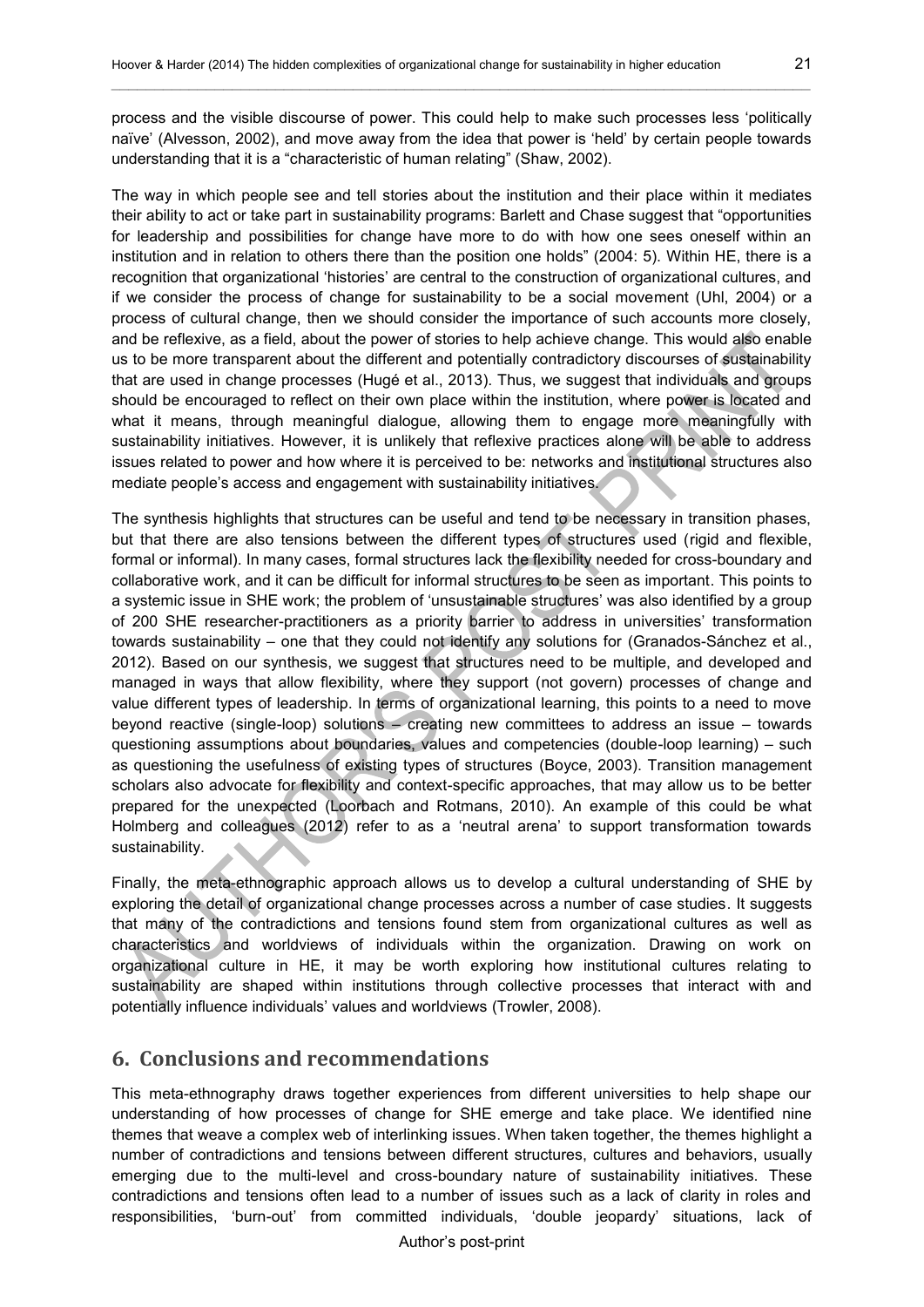engagement, potentially dissonant discourses of collaboration and competition, enhanced territoriality and disjointed structures. These issues are further influenced by structures, networks and relationships, and power in the institution. For instance, the multiple locations of power may enhance lack of clarity, and the phenomenon of 'pointing at power' can undermine efforts for developing a sense of collective responsibility. Furthermore, networks and relationships can include, as well as exclude individuals or groups who are not 'in the loop', influencing and emphasizing where power is located within the institution. Our synthesis shows that perceptions of where power is located have an important role in constructing cultures, discourses and action within our institutions, adding to current work in the field that alludes to the role of power in change processes for sustainability by bringing it above the surface.

*\_\_\_\_\_\_\_\_\_\_\_\_\_\_\_\_\_\_\_\_\_\_\_\_\_\_\_\_\_\_\_\_\_\_\_\_\_\_\_\_\_\_\_\_\_\_\_\_\_\_\_\_\_\_\_\_\_\_\_\_\_\_\_\_\_\_\_\_\_\_\_\_\_\_\_\_\_\_\_\_\_*

This synthesis also brings to light those who are not mentioned in stories of change; the silent ones who may be interested but cannot or will not jeopardize their position under existing merit systems. We suggests that socially unsustainable contexts might have deeper roots, and that tensions are such that only 'committed individuals' end up taking part. This means that less people may take part overall, and a discourse of 'experts' often emerges, which can lead to complacency and lack of collective responsibility.

If we want to move towards real transformation for sustainability and practicing what we preach, then we have to bring such challenges to light and address them more openly. Being more transparent also helps us to be less politically naïve about change processes, which are imbued with power and politics. The synthesis of the themes leads us to suggest a number of implications for research and practice in SHE. First, we need for more individual and collective reflexivity in our institutions and research – through genuine dialogue – reflecting on who is engaged with change processes and why, and acknowledging the multiple sustainability 'cultures' within a university. In addition to supporting individuals, it would be useful to start to address hidden contradictions and tensions that impact on individual and collective involvement. The 'human' dimensions of organizational change processes must also be accompanied by flexible and human-centered structures and management approaches, and a move towards 'double loop' organizational learning.

This paper provides the first example of a meta-ethnographic synthesis of case studies in the field, and we would invite further research to build on the themes and issues identified in this metaethnography, developing a critical understanding of the discourses that are encouraged, supported and developed within our institutions: who takes part in them, why, and how. We would also like to continue to develop theoretical links with current work in organizational learning and socio-cultural approach to organizational culture, as these might also help to develop more nuanced understandings of organizational change processes. Finally, there is a clear need for telling positive stories of change as these help drive such processes. We invite practitioners and researchers to continue to share stories – but ones that are positive *as well as* challenging, situated and that account for issues of politics, power, interpersonal relationships and conflicting structures. Sometimes it is only when things are draw above the surface, contested and debated that they can be truly addressed.

# **7. References**

<span id="page-21-1"></span>Allen, A., 1999. Institutional change and leadership in greening the campus, in: Leal Filho, W. (Ed.), Sustainability and university life. Peter Lang, Frankfurt, pp. 105-127.

<span id="page-21-2"></span>Alvesson, M., 2002. Understanding Organizational Culture. Sage, London.

- <span id="page-21-3"></span>Bardati, D.R., 2006. The integrative role of the campus environmental audit: experiences at Bishop's University, Canada. International Journal of Sustainability in Higher Education 7, 57-68.
- <span id="page-21-0"></span>Barlett, P., Chase, W., 2004. Sustainability on campus: stories and strategies for change. MIT Press, Massachusetts.

<span id="page-21-4"></span>Barlett, P.F., 2008. Reason and reenchantment in cultural change: sustainability in higher education. Current Anthropology 49, 1077-1098.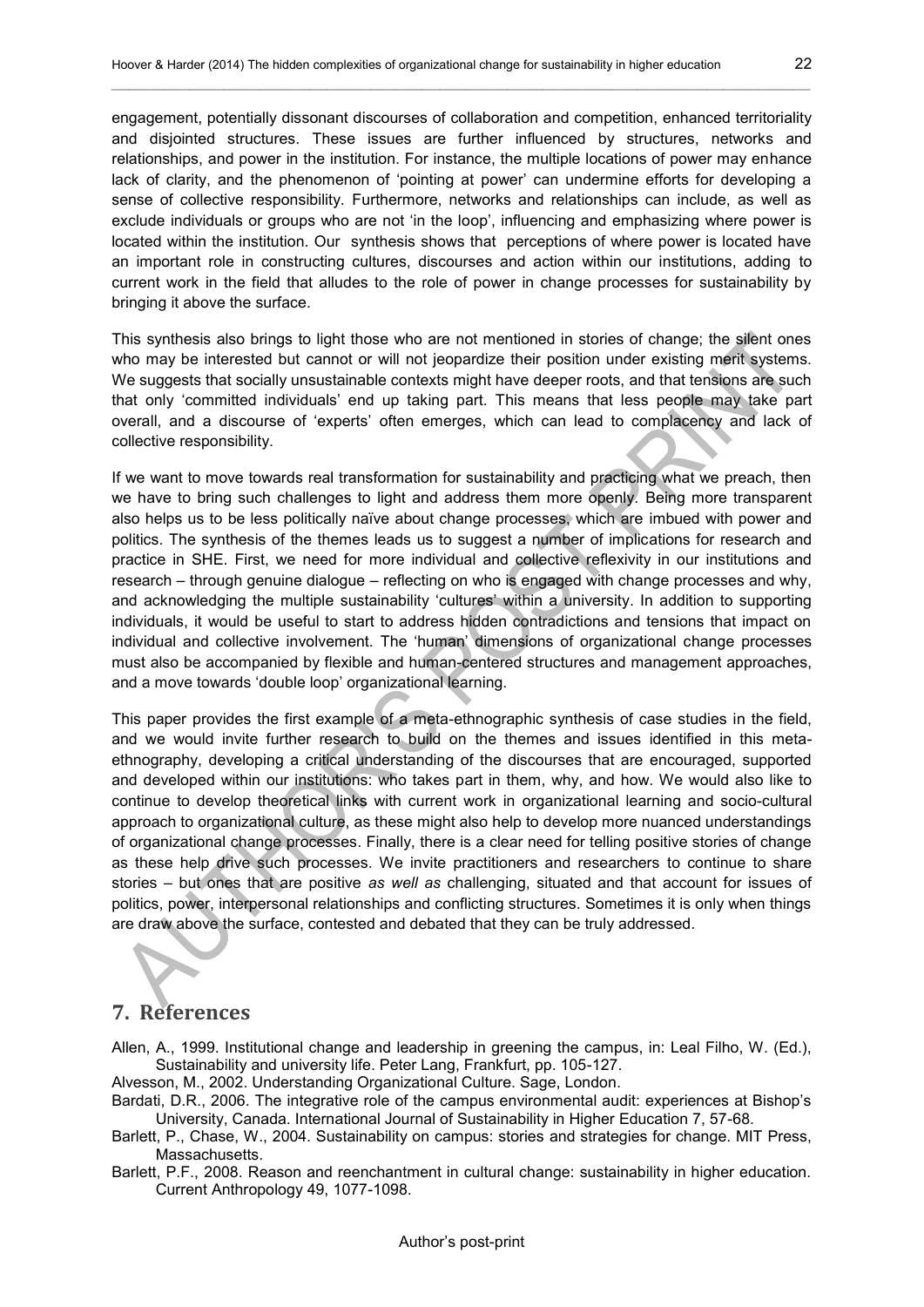<span id="page-22-9"></span>Barth, M., Rieckmann, M., 2013. Current Trends and Approaches in Research in Higher Education for Sustainable Development – an International Literature Review from 1992-2012, ERSCP -EMSU Conference, Istanbul.

*\_\_\_\_\_\_\_\_\_\_\_\_\_\_\_\_\_\_\_\_\_\_\_\_\_\_\_\_\_\_\_\_\_\_\_\_\_\_\_\_\_\_\_\_\_\_\_\_\_\_\_\_\_\_\_\_\_\_\_\_\_\_\_\_\_\_\_\_\_\_\_\_\_\_\_\_\_\_\_\_\_*

<span id="page-22-16"></span>Barth, M., Thomas, L., 2012. Synthesising case-study research – ready for the next step? . Environmental Education Research 18, 751-764.

<span id="page-22-11"></span>Becher, T., 1989. Academic tribes and territories: intellectual enquiry and the cultures of disciplines. The Society for Research into Higher Education and Open University Press, Buckingham.

- <span id="page-22-12"></span>Blake, J., Sterling, S., 2011. Tensions and transitions: effecting change towards sustainability at a mainstream university through staff living and learning at an alternative, civil society college. Environmental Education Research 17, 125-144.
- <span id="page-22-10"></span>Boyce, M.E., 2003. Organizational learning is essential to achieving and sustaining change in higher education. Innovative Higher Education 28, 119-136.
- <span id="page-22-22"></span>Brinkhurst, M., Rose, P., Maurice, G., Ackerman, J.D., 2011. Achieving campus sustainability: topdown, bottom-up, or
- neither? International Journal of Sustainability in Higher Education 12, 338-345.
- <span id="page-22-13"></span>Broadbent, J., Laughlin, R., Alwani-Starr, G., 2010. Steering for Sustainability. Public Management Review 12, 461-473.
- <span id="page-22-15"></span>Campbell, R., Pound, P., Morgan, M., Daker-White, G., Britten, N., Pill, R., Yardley, L., Pope, C., Donovan, J., 2011. Evaluating meta-ethnography: systematic analysis and synthesis of qualitative research, Health Technology Assessment p. 43.
- <span id="page-22-18"></span>Charmaz, K., 2000. Grounded theory: objectivist and constructivist methods, in: Denzin, N.K., Lincoln, Y.S. (Eds.), Handbook of qualitative research, 3rd ed. Sage Publications, Thousand Oaks, CA, pp. 509-536.
- <span id="page-22-4"></span>Clugson, R.M., 2004. Foreword, in: Corcoran, P.B., Wals, A.E.J. (Eds.), Higher education and the challenge of sustainability: problematics, promise, and practice. Kluwer Academic Publishers, Dordrecht, pp. ix-xi.
- <span id="page-22-8"></span>Corcoran, P.B., Walker, K.E., Wals, A.E.J., 2004. Case studies, make-your-case studies, and case stories: a critique of case-study methodology in sustainability in higher education. Environmental Education Research 10, 7-21.
- <span id="page-22-14"></span>Doyle, L.H., 2003. Synthesis through meta-ethnography: paradoxes, enhancements, and possibilities. Qualitative Research 3, 321-344.
- <span id="page-22-1"></span>Du Pisani, J.A., 2006. Sustainable development – historical roots of the concept. Environmental Sciences 3, 83-96.
- <span id="page-22-21"></span>Eisen, A., Barlett, P., 2006. The Piedmont Project: fostering faculty development toward sustainability. Journal of Environmental Education 38, 25-36.
- <span id="page-22-5"></span>Escrigas, C., 2012. Foreword: sustainability and knowledge in contemporary society, in: GUNi, G.U.N.f.I. (Ed.), Higher Education in the World 4: Higher Education's Commitment to Sustainability: from Understanding to Action. Palgrave Macmillan, Basingstoke, pp. xxv-xix.
- <span id="page-22-3"></span>Ferrer-Balas, D., Buckland, H., de Mingo, M., 2009. Explorations on the University's role in society for sustainable development through a systems transition approach. Case-study of the Technical University of Catalonia (UPC). Journal of Cleaner Production 17, 1075-1085.
- <span id="page-22-7"></span>Granados-Sánchez, J., Wals, A., Ferrer-Balas, D., Waas, T., Imaz, M., Nortier, S., Svanström, M., Van't Land, H., Arriaga, G., 2012. Sustainability in higher education: moving from understanding to action, breaking barriers for transformation, in: (GUNi), G.U.N.f.I. (Ed.), Higher Education in the World 4: Higher Education's Commitment to Sustainability: from Understanding to Action. Palgrave Macmillan, Basingstoke, pp. 193-207.
- <span id="page-22-19"></span>Gudz, N.A., 2004. Implementing the sustainable development policy at the University of British Columbia: An analysis of the implications for organisational learning. International Journal of Sustainability in Higher Education 5, 156-158.
- <span id="page-22-6"></span>Holmberg, J., Lundqvist, U., Svanström, M., Arehag, M., 2012. The university and transformation towards sustainability: The strategy used at Chalmers University of Technology. International Journal of Sustainability in Higher Education 13, 219-231.
- <span id="page-22-17"></span>Huckle, J., 2004. Critical realism: a philosophical framework for higher education for sustainability, in: Corcoran, P.B., Wals, A.E.J. (Eds.), Higher Education and the Challenge of Sustainability: Problematics, Promise, and Practice. Kluwer Academic Publishers, Dordrecht pp. 33-46.
- <span id="page-22-0"></span>Hugé, J., Waas, T., Dahdouh-Guebas, F., Koedam, N., Block, T., 2013. A discourse-analytical perspective on sustainability assessment: interpreting sustainable development in practice. Sustain Sci 8, 187-198.
- <span id="page-22-20"></span>James, M., Card, K., 2012. Factors contributing to institutions achieving environmental sustainability. International Journal of Sustainability in Higher Education 13, 166-176.
- <span id="page-22-2"></span>Kemp, R., Martens, P., 2007. Sustainable development: how to manage something that is subjective and never can be achieved? . Sustainability: Science, Practice, & Policy 3, 5-14.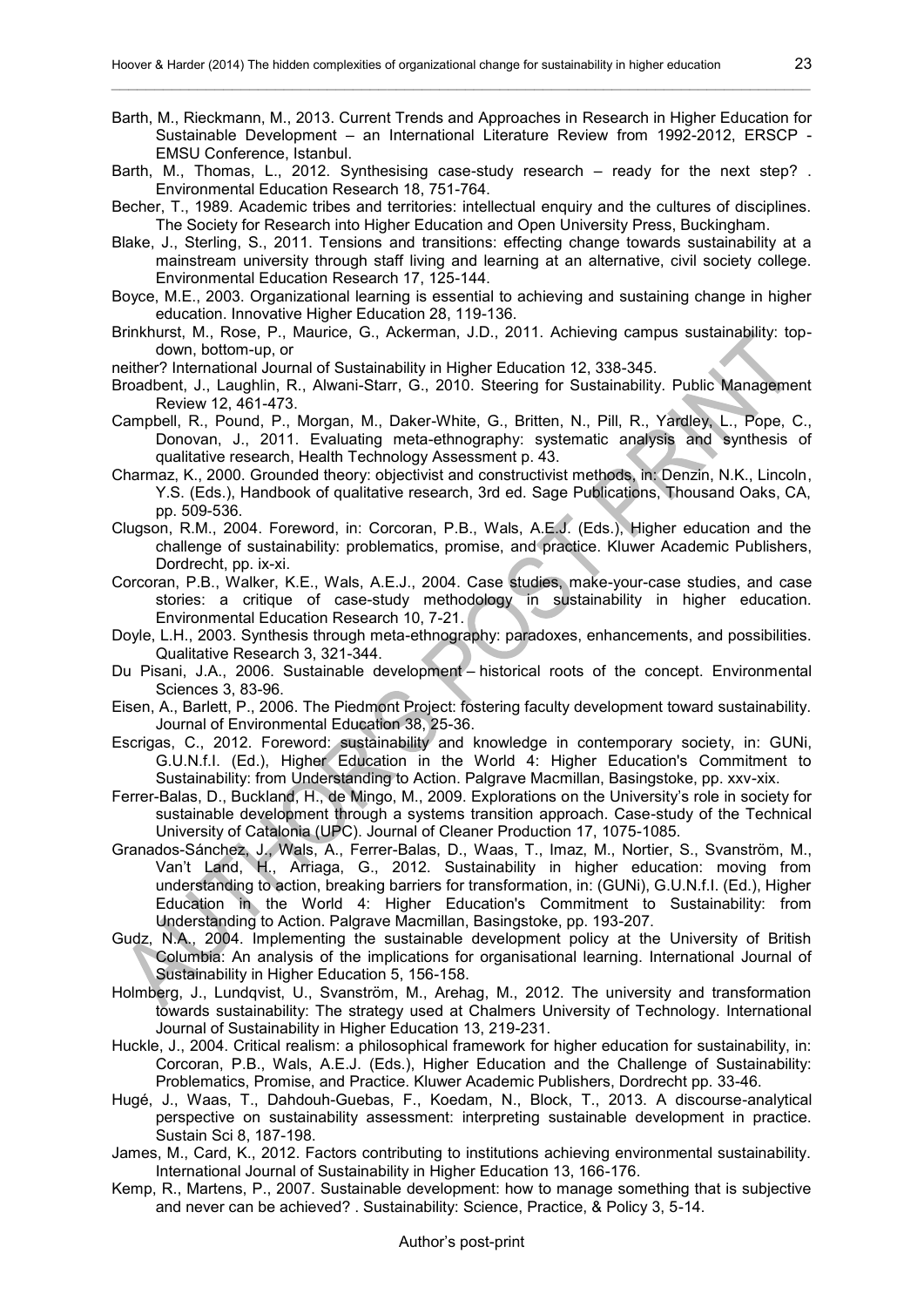<span id="page-23-15"></span>Kezar, A., 2005. What campuses need to know about organizational learning and the learning organization. New Directions for Higher Education 131, 7-22.

*\_\_\_\_\_\_\_\_\_\_\_\_\_\_\_\_\_\_\_\_\_\_\_\_\_\_\_\_\_\_\_\_\_\_\_\_\_\_\_\_\_\_\_\_\_\_\_\_\_\_\_\_\_\_\_\_\_\_\_\_\_\_\_\_\_\_\_\_\_\_\_\_\_\_\_\_\_\_\_\_\_*

- <span id="page-23-24"></span>Koester, R.J., Eflin, J., Vann, J., 2006. Greening of the campus: a whole-systems approach. Journal of Cleaner Production 14, 769-779.
- <span id="page-23-20"></span>Krizek, K.J., ., Newport, D., White, J., Townsend, A.R., 2012. Higher education's sustainability imperative: how to practically respond? International Journal of Sustainability in Higher Education 13, 19-33.

<span id="page-23-23"></span>Kurland, N.B., 2011. Evolution of a campus sustainability network: a case study in organizational change. International Journal of Sustainability in Higher Education 12, 395-429.

- <span id="page-23-7"></span>Leal Filho, W., 1999. Sustainability and university life. Peter Lang, Frankfurt.
- <span id="page-23-2"></span>Lele, S., Norgaard, R.B., 1996. Sustainability and the scientist's burden. Conservation Biology 10, 354-365.
- <span id="page-23-0"></span>Lélé, S.M., 1991. Sustainable development: A critical review. World Development 19, 607-621.
- <span id="page-23-17"></span>Loorbach, D., 2009. Transition management for sustainable development: a prescriptive, complexitybased governance framework. Governance 23, 161-183.
- <span id="page-23-26"></span>Loorbach, D., Rotmans, J., 2010. The practice of transition management: Examples and lessons from four distinct cases. Futures 42, 237-246.
- <span id="page-23-18"></span>Lozano-García, F.J., Huisingh, D., Delgado-Fabián, M., 2009. An interconnected approach to incorporate sustainable development at Tecnológico de Monterrey. International Journal of Sustainability in Higher Education 10, 318-333.
- <span id="page-23-9"></span>Lozano, R., 2006. Incorporation and institutionalization of SD into universities: breaking through barriers to change. Journal of Cleaner Production 14, 787-796.
- <span id="page-23-4"></span>Lozano, R., Lukman, R., Lozano, F.J., Huisingh, D., Lambrechts, W., 2013. Declarations for sustainability in higher education: becoming better leaders, through addressing the university system. Journal of Cleaner Production 48, 10-19.
- <span id="page-23-21"></span>Major, C.H., Savin-Baden, M., 2010. An introduction to qualitative research synthesis: managing the information explosion in social science research. Routledge, Oxon.
- <span id="page-23-8"></span>Moore, J., 2005a. Barriers and pathways to creating sustainability education programs: policy, rhetoric and reality. Environmental Education Research 11, 537-555.
- <span id="page-23-10"></span>Moore, J., 2005b. Seven recommendations for creating sustainability education at the university level: A guide for change agents. International Journal of Sustainability in Higher Education 6, 326- 339.
- <span id="page-23-22"></span>Moore, J., Pagani, F., Quayle, M., Robinson, J., Sawada, B., Spiegelman, G., Van Wynsberghe, R., 2005. Recreating the university from within: Collaborative reflections on the University of British Columbia's engagement with sustainability. International Journal of Sustainability in Higher Education 6, 65-80.
- <span id="page-23-1"></span>Nielsen, K.A., Elling, B., Figueroa, M., Jelsoe, E., 2010. A new agenda for sustainability. Ashgate Publishing Ltd, Farnham.
- <span id="page-23-11"></span>Noblit, G.W., Hare, R.D., 1988. Meta-ethnography: synthesising qualitative studies. Sage, Newbury Park, CA.
- <span id="page-23-25"></span>NUS, 2013. Green Impact.
- <span id="page-23-6"></span>Orr, D.W., 1995. Educating for the environment: higher education's challenge of the next century. Change 27, 43-46.
- <span id="page-23-16"></span>Orr, D.W., 2004. Can educational institutions learn? The creation of the Adam Joseph Lewis Centre at Oberlin College, in: Barlett, P., Chase, W. (Eds.), Sustainability on campus: stories and strategies for change. MIT Press, Massachusetts, pp. 159-175.
- <span id="page-23-3"></span>Rametsteiner, E., Puelzl, H., Alkan-Olsson, J., Frederiksen, P., 2011. Sustainability indicator development: Science or political negotiation? Ecological Indicators 11, 61-70.
- <span id="page-23-19"></span>Saadatian, O., Salleh, E.I., Tahir, O.M., Dola, K., 2009. Observations of Sustainability Practices in Malaysian Research Universities: Highlighting Particular Strengths. Pertanika Journal of Social Science and Humanities 17, 293-312.
- <span id="page-23-13"></span>Senge, P.M., 1992. The fifth discipline. Century Business, London.
- <span id="page-23-14"></span>Senge, P.M., 2000. The academy as a learning community: contradiction in terms of realizable future?, in: Lucas, A. (Ed.), Leading academic change: essential roles for department chairs. Jossey-Bass, San Francisco.
- <span id="page-23-5"></span>Sharp, L., 2002. Green campuses: the road from little victories to systemic transformation. International Journal of Sustainability in Higher Education 3, 128-145.
- <span id="page-23-12"></span>Shattock, M., 1983. The structure and governance of higher education. Society for Research into Higher Education, Surrey, UK.
- <span id="page-23-27"></span>Shaw, P., 2002. Changing Conversations in Organizations. Routledge, Abingdon.